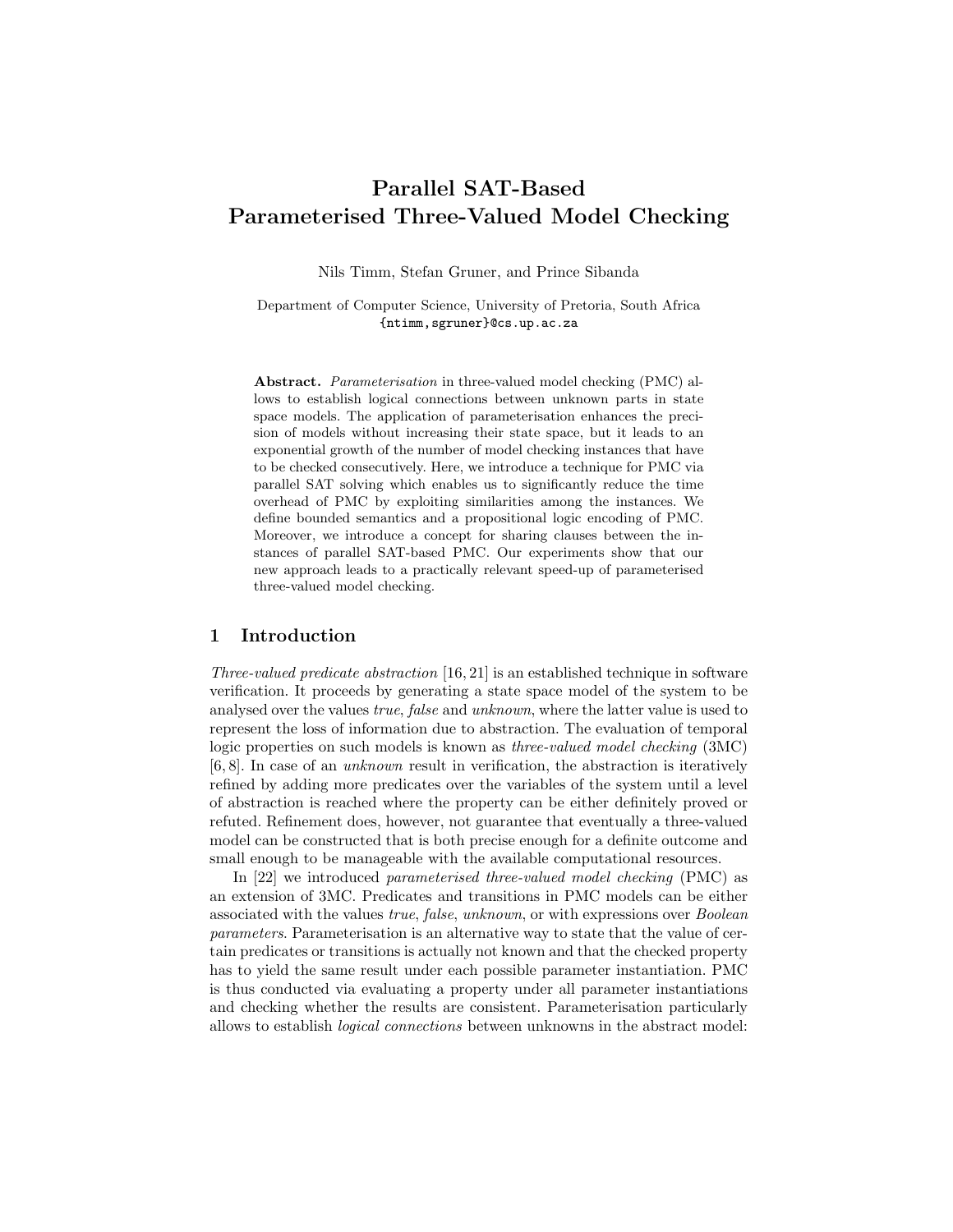While unknown parts in 3MC are never related to each other, the parameterisation approach enables to represent facts like 'a certain pair of transitions has unknown but *complementary* truth values', or 'the value of a predicate is unknown but remains unchanged along all states of a certain path'. Such facts can be automatically derived from the system to be verified, and covering these facts in a model can be crucial for the success and the efficiency of model checking. We showed that combining classical refinement and parameterisation in abstractionbased model checking is highly suited for obtaining the necessary precision for a definite result while keeping the state space small. However, parameterisation generally leads to an exponential increase in time complexity, since any property of interest must be checked for each possible parameter instantiation.

Here, we introduce a technique for parameterised three-valued model checking via parallel SAT solving which enables us to considerably reduce the time overhead of PMC by effectively exploiting similarities between the occurring instances. Our approach is based on bounded model checking (BMC) [3]. We define bounded semantics for PMC and we introduce a parameterised propositional encoding of PMC problems. In order to obtain the overall result of an encoded PMC problem, the satisfiability of each possible parameter instantiation of the encoding is tested and it is checked whether all single results are consistent.

An integral part of modern satisfiability solving algorithms is *conflict-driven* clause learning [17]: SAT solvers search for a satisfying assignment of the input formula by successively selecting unassigned Boolean variables, assigning them to either true or false, and propagating the resulting constraints to the clauses of the formula. In case the solver decisions lead to an unsatisfied clause, a so-called conflict clause is learned and added to the formula. Then the solver tracks back by revising a former assignment decision and continuing the search from this point. Clause learning enables to quickly prune parts of the search space and is thus crucial for the performance of SAT solving. In our approach, we exploit the fact that the instances associated with a parameterised encoding exhibit considerable similarities in terms of large common subformulae. Thus, a conflict clause that was learned during the SAT test of one instance can be shared with another instance that is SAT checked at the same time, provided that the new clause was derived based on a common part of the two instances.

We implemented a parallel SAT-based model checker for PMC problems. The checks of the instances of a parameterised encoding are performed simultaneously and clauses that have been learned are are shared between the instances. In experiments we show that our concept of clause sharing in parallel SAT-based PMC leads to substantial savings in verification time.

# 2 Background

We start with an introduction to *pure* and *parameterised* three-valued models. The key feature of these models is a third truth value  $\perp$  (i.e. unknown) for transitions and labellings, which is used to model uncertainty. The parameterised case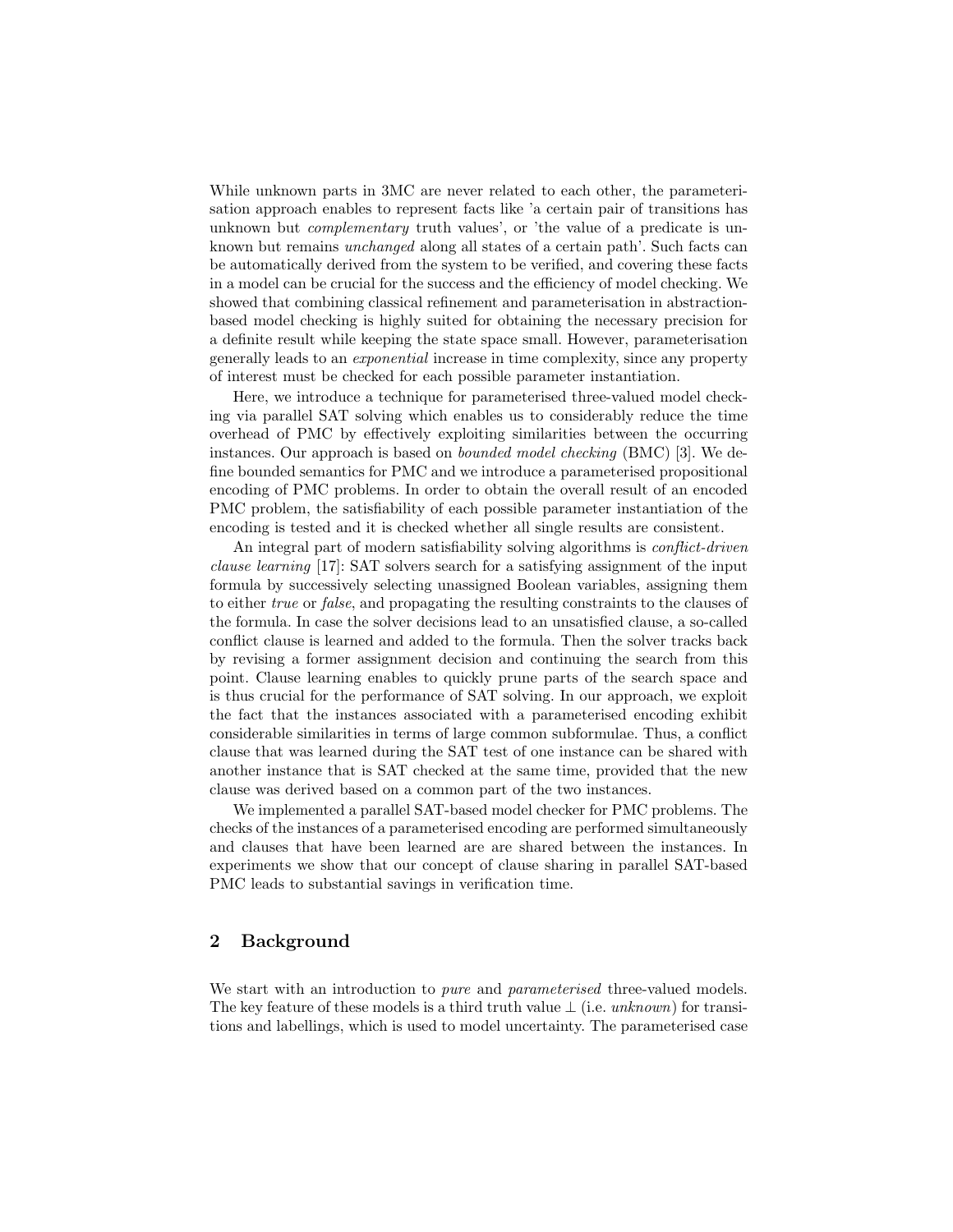additionally allows Boolean parameter expressions for transitions and labellings, which enables to establish logical connections between unknown parts.

Definition 1 (Parameterised Three-Valued Kripke Structure). A parameterised three-valued Kripke structure over a set of atomic predicates AP and a set of Boolean parameters  $X = \{x_1, \ldots, x_m\}$  is a parameterised tuple  $M(\mathbf{x}) = (S, s_0, R(\mathbf{x}), L(\mathbf{x}))$  where

- S is a finite set of states and  $s_0 \in S$  is the initial state,
- $-R(x): S \times S \rightarrow \{true, \perp, false\} \cup B(X)$  is a transition function with  $\forall s \in$  $S: \exists s' \in S: R(\mathbb{F})\ (s, s') \in \{true, \bot\} \cup B(X)$  where  $B(X)$  denotes the set of Boolean expressions over  $X$ ,
- $-I(T) : S \times AP \rightarrow \{true, \bot, false\} \cup B(X)$  is a labelling function that associates a truth value or a parameter expression with each predicate in each state.

Note that  $\binom{m}{x}$  is an abbreviation for the parameter tuple  $(x_1, \ldots, x_m)$ . An *instan*tiation of a parameterised three-valued Kripke structure  $M(\mathbb{R})$  is a pure threevalued Kripke structure  $M(\binom{n}{a})$  where  $\binom{m}{a} \in \{true, false\}^m$ . Hence, all parameters are substituted by Boolean truth values. However, predicates and transitions that were not parameterised in  $M(\mathbf{x})$  may still hold the value unknown in  $M(\mathbf{x})$ . A structure is also *pure* if  $X = \emptyset$ . If the tuple of parameters is clear from the context we will just refer to  $M, R, L$ . An example for a pure three-valued Kripke structure M and a parameterised Kripke structure  $M(x_1)$  is depicted below.



In abstraction-based model checking a parameterised three-valued Kripke structure can be obtained by refining a pure three-valued Kripke structure [22]. For instance, if the transitions  $(s_0, s_1)$  and  $(s_0, s_2)$  of our example structure M correspond to a complementary branch (e.g. *if-then-else* or *while-do*) in the modelled system, then  $M(x_1)$  is a sound refinement of M.

In the following, we first introduce model checking for pure three-valued Kripke structures and then generalise it to the parameterised case. A path  $\pi$  of a pure three-valued Kripke structure M is an infinite sequence of states  $s_0s_1s_2 \ldots$ with  $R(s_i, s_{i+1}) \in \{true, \perp\}$ .  $\pi_i$  denotes the *i*-th state of  $\pi$ , whereas  $\pi^i$  denotes the *i*-th suffix  $\pi_i \pi_{i+1} \pi_{i+2} \dots$  of  $\pi$ . By  $\Pi_M$  we denote the set of all paths of M starting in the initial state. We use the temporal logic LTL for specifying properties with regard to paths.

Definition 2 (Syntax of LTL). Let AP be a set of atomic predicates and  $p \in AP$ . The syntax of LTL formulae  $\psi$  is given by

$$
\psi \ ::= \ p \mid \neg \psi \mid \psi \vee \psi \mid \psi \wedge \psi \mid \mathbf{X} \psi \mid \mathbf{G} \psi \mid \mathbf{F} \psi \mid \psi \mathbf{U} \psi.
$$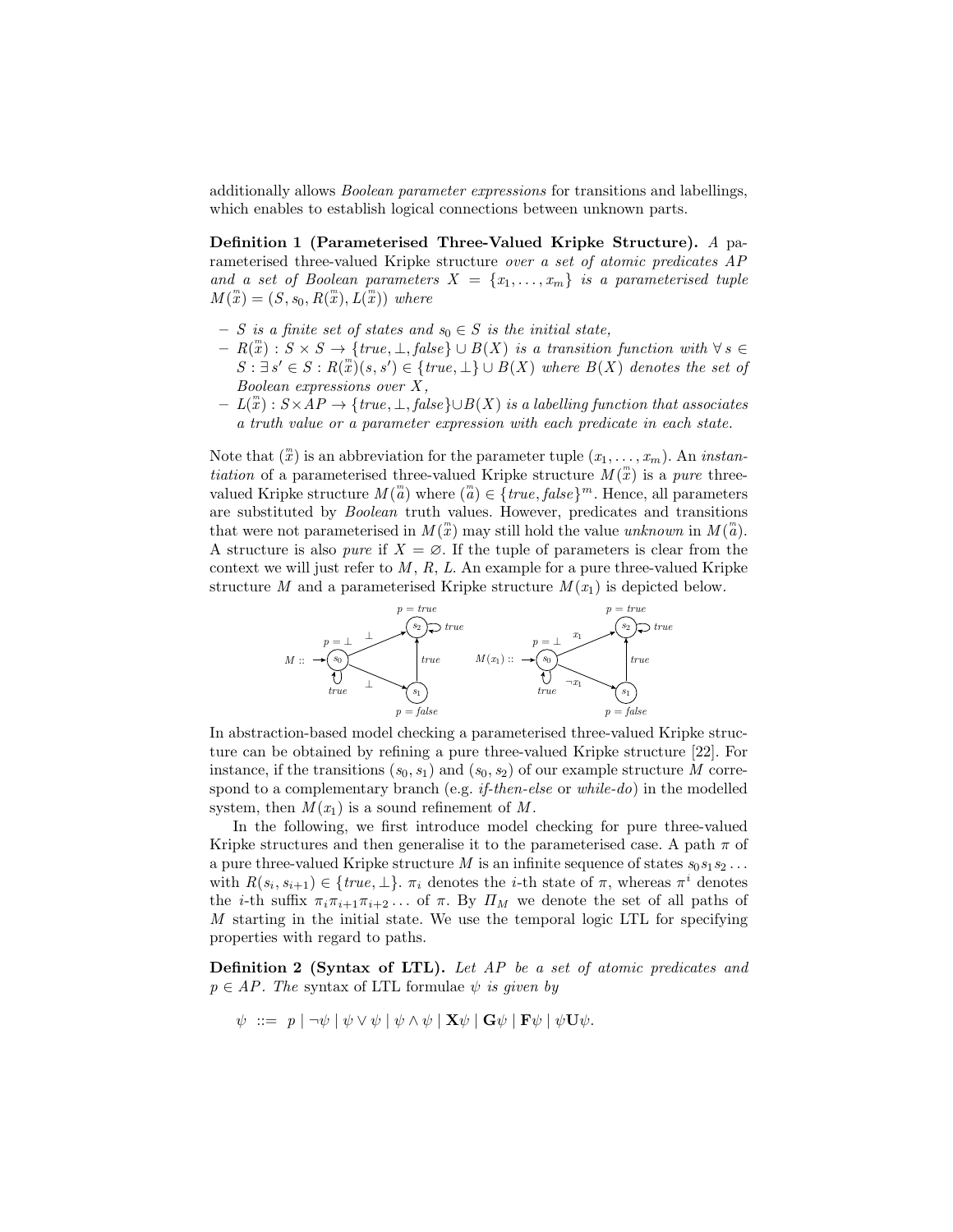Due to the extended domain of truth values in three-valued Kripke structures, the evaluation of LTL formulae is not based on classical two-valued logic. In three-valued model checking we operate under the three-valued Kleene logic  $\mathcal{L}_3$ [10] whose semantics is given by the truth tables below.

|  | $\wedge$  true $\perp$ false  | $\vee$  true $\perp$ false     |  |                |
|--|-------------------------------|--------------------------------|--|----------------|
|  | true $true \perp false$       | <i>true true true true</i>     |  | $true$   false |
|  | $\perp$ $\perp$ $\perp$ false | $\perp$   true $\perp$ $\perp$ |  |                |
|  | false false false             | $false   true \perp false$     |  | false   true   |

 $\mathcal{L}_3$  has a reflexive truth ordering  $\leq_{\mathcal{L}_3}$  (in words: 'less or equally true as') with  $\mathit{false} \leq_{\mathcal{L}_3} \bot \leq_{\mathcal{L}_3} \mathit{true}$ . Based on  $\mathcal{L}_3$ , LTL formulae can be evaluated on paths of three-valued Kripke structures according to the following definition.

Definition 3 (Three-Valued Evaluation of LTL). Let  $M = (S, s_0, R, L)$ over AP be a pure three-valued Kripke structure. Then the evaluation of an LTL formula  $\psi$  on a path  $\pi \in \Pi_M$ , written  $[\pi \models \psi]$ , is defined as follows

$$
\begin{array}{lll}\n[\pi \models p] & := & L(\pi_0, p) \\
[\pi \models \neg \psi] & := & \neg [\pi \models \psi] \\
[\pi \models \psi \lor \psi'] & := & [\pi \models \psi] \lor [\pi \models \psi'] \\
[\pi \models \mathbf{G}\psi] & := & \bigwedge_{i \in \mathbb{N}} (R(\pi_i, \pi_{i+1}) \land [\pi^i \models \psi]) \\
[\pi \models \mathbf{F}\psi] & := & \bigvee_{i \in \mathbb{N}} ([\pi^i \models \psi] \land \bigwedge_{j=0}^{i-1} R(\pi_j, \pi_{j+1}))\n\end{array}
$$

Due to space limitations we have omitted the definitions for the operators  $\wedge$ , X and U. The complete definitions can e.g. be found in [24, 20]. The evaluation of LTL formulae on entire three-valued Kripke structures is what is called *three*valued model checking (3MC) [6, 8].

Definition 4 (Three-Valued LTL Model Checking). Let  $M = (S, s_0, R, L)$ over AP be a three-valued Kripke structure. Moreover, let  $\psi$  be an LTL formula over AP. The universal value of  $\psi$  in M, written  $[M \models_U \psi]$ , is defined as

 $[M \models_U \psi] := \bigwedge_{\pi \in \Pi_M} [\pi \models \psi]$ 

The existential value of  $\psi$  in M, written  $[M \models_E \psi]$ , is defined as

$$
[M \models_E \psi] := \bigvee_{\pi \in \Pi_M} [\pi \models \psi]
$$

Universal model checking can always be transferred into existential model checking based on the equation  $[M \models_U \psi] = \neg[M \models_E \neg \psi].$ 

In 3MC there exist three possible outcomes: true, false and  $\perp$ . For our example Kripke structure M we get  $[M \models_U \mathbf{G} \neg p] = \neg[M \models_E \mathbf{F} p] = \bot$  and  $[M \models_U \mathbf{GF} \neg p] = \neg[M \models_E \mathbf{FG} p] = \bot$ . Hence, M is not precise enough for a definite result in these verification tasks.  $\mathbf{G} \neg p$  is a temporal logic formula that is a typical example of a universal safety property, whereas  $\mathbf{G}\mathbf{F}-p$  is an example of a liveness property. Safety and liveness are the most vital requirements in software verification. In our approach, we therefore particularly focus on these two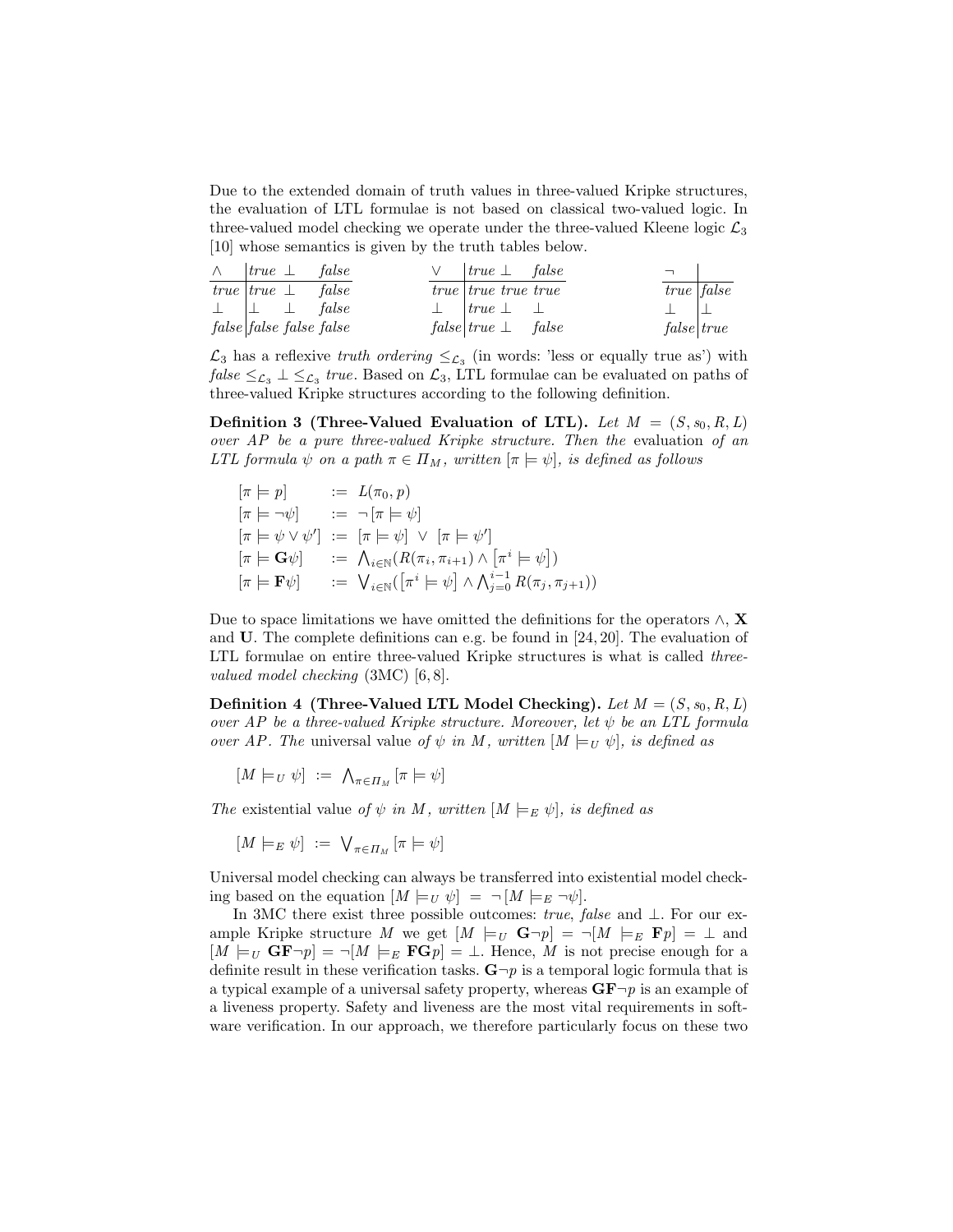kinds of properties, or rather their existential counterparts  $\mathbf{F}p$  and  $\mathbf{F}Gp$ . From now on, we only consider the existential case, since it is the basis for *bounded* model checking which we later apply.

3MC reduces to two-valued model checking (2MC) if the Kripke structure M is actually two-valued, i.e.  $R^{-1}(\perp) = \emptyset$  and  $L^{-1}(\perp) = \emptyset$ . In this case, only definite outcomes are possible. Moreover, 3MC can always be reduced to two instances of 2MC if the LTL formula is restricted to  $LTL^{+}$ , which is the negationfree fragment of LTL. LTL<sup>+</sup> formulae are evaluated on *complement-closed* Kripke structures. In these structures each  $p \in AP$  has a complementary  $\bar{p} \in AP$ such that  $L(s, p) = \neg L(s, \bar{p})$ . Every Kripke structure can be straightforwardly extended to a complement-closed one, without increasing the number of states. For the evaluation on complement-closed Kripke structures, each LTL formula can be transferred into an equivalent  $LTL^{+}$  formula. Thus, the restriction to  $LTL^{+}$  does not limit the expressiveness of our approach. The reduction of 3MC to two instances of 2MC is based on completions of complement-closed structures.

**Definition 5 (Completion).** Let  $M = (S, s_0, R, L)$  over AP be a three-valued Kripke structure. Then  $M^p = (S, s_0, R^p, L^p)$  is the pessimistic completion and  $M^o = (S, s_0, R^o, L^o)$  is the optimistic completion with  $\forall s, s' \in S$  and  $\forall p \in AP$ :

$$
L^p(s,p) := \begin{cases} false & \text{if } L(s,p) = \bot \\ L(s,p) & \text{else} \end{cases} \quad R^p(s,s') := \begin{cases} false & \text{if } R(s,s') = \bot \\ R(s,s') & \text{else} \end{cases}
$$

$$
L^o(s,p) := \begin{cases} true & \text{if } L(s,p) = \bot \\ L(s,p) & \text{else} \end{cases} \quad R^o(s,s') := \begin{cases} true & \text{if } R(s,s') = \bot \\ R(s,s') & \text{else} \end{cases}
$$

From [7] we now get the following theorem that allows us to reduce three-valued model checking to two-valued model checking.

**Theorem 1.** Let  $M = (S, s_0, R, L)$  be a complement-closed three-valued Kripke structure and  $\psi$  an  $LTL^+$  formula. Then the following holds:

$$
[M \models_E \psi] = \begin{cases} \text{true} & \text{if } [M^p \models_E \psi] = \text{true} \\ \text{false} & \text{if } [M^o \models_E \psi] = \text{false} \\ \bot & \text{else} \end{cases}
$$

Hence, if a formula holds for the pessimistic completion we can conclude that it also holds for the three-valued Kripke structure. The same applies to false results obtained for the optimistic completion. All definitions wrt. pure 3MC can be straightforwardly generalised to parameterised three-valued model checking (PMC) [22], since PMC reduces to multiple instances of pure 3MC. In PMC we consider all parameter instantiations of a parameterised Kripke structure.

Definition 6 (Parameterised Three-Valued  $LTL^{+}$  Model Checking). Let  $M(\mathbb{T}) = (S, s_0, R(\mathbb{T}), L(\mathbb{T}))$  be a parameterised three-valued Kripke structure over AP and  $X = \{x_1, \ldots, x_m\}$ . Moreover, let  $\psi$  be an LTL<sup>+</sup> formula over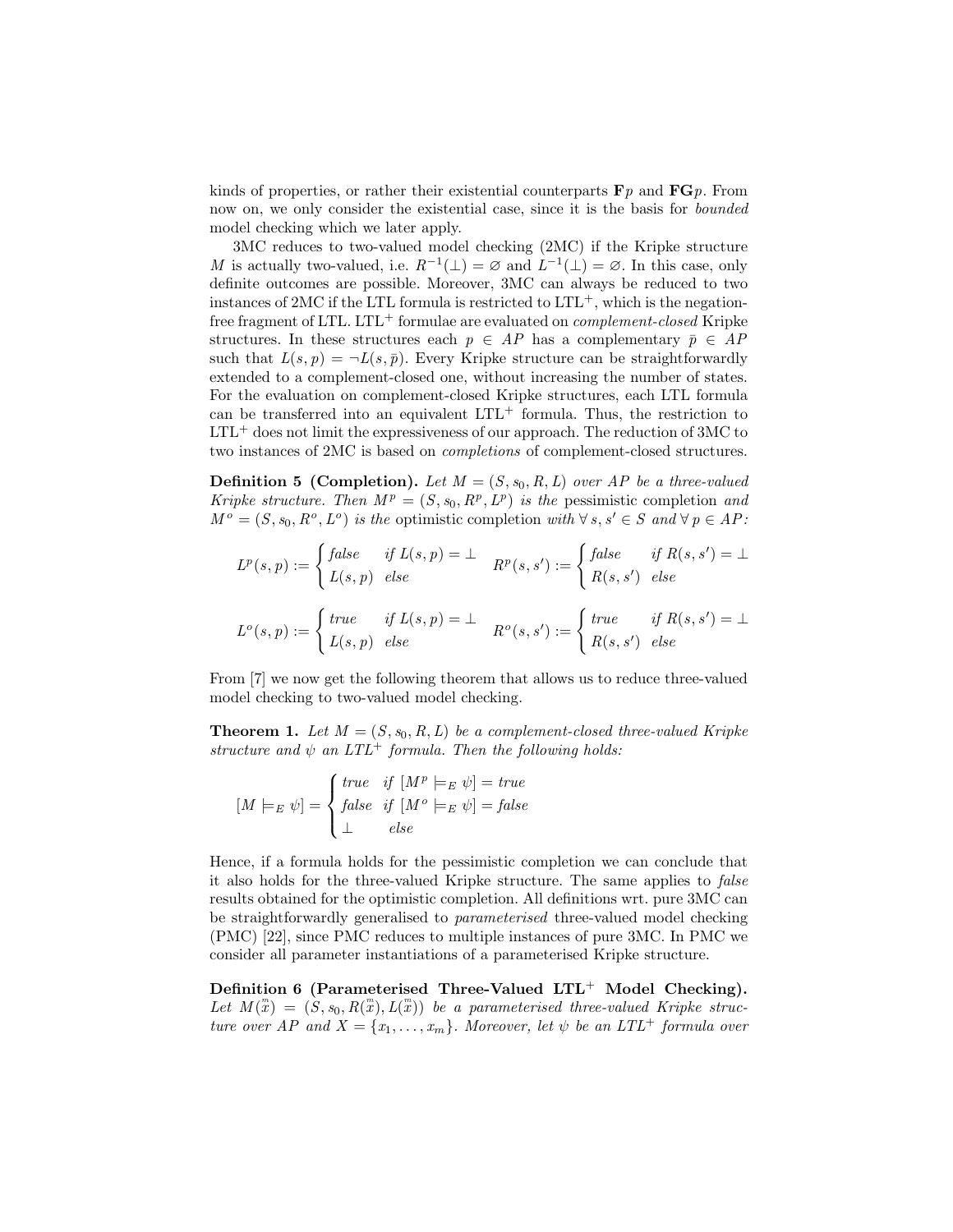AP. The existential value of  $\psi$  in  $M(\mathbb{R})$ , written  $[M(\mathbb{R}) \models_E \psi]$ , is defined as

$$
[M(\stackrel{m}{x}) \models_E \psi] := \begin{cases} \text{true} & \text{if } \forall (\stackrel{m}{a}) \in \{t, f\}^m \ ([M(\stackrel{m}{a}) \models_E \psi] = \text{true}) \\ \text{false} & \text{if } \forall (\stackrel{m}{a}) \in \{t, f\}^m \ ([M(\stackrel{m}{a}) \models_E \psi] = \text{false}) \\ \perp & \text{else} \end{cases}
$$

Thus, if checking a temporal logic property yields *true* for all instantiations, this result is transferred to the parameterised Kripke structure. The same holds for false results for all instantiations. In all other cases PMC returns unknown. For our example  $M(x_1)$ , we get  $[M(x_1) \models_E \mathbf{F} p] = true$  since  $\mathbf{F} p$  holds existentially for both  $M(true)$  and  $M(false)$ . By same argumentation we can show that  $[M(x_1) \models_E \mathbf{FG} p]$  also yields *true*. In contrast to the pure three-valued M, the parameterised  $M(x_1)$  captures the fact that the transition values of  $(s_0, s_1)$ and  $(s_0, s_2)$  are unknown but also *complementary*, which gives us the necessary precision for the definite verification results. In the remainder of this work we will show how PMC problems can be encoded in propositional logic and then efficiently solved via SAT solving with clause sharing. A prerequisite for the encoding is to bound the length of the considered paths in model checking.

#### 3 Bounded Semantics

Bounded model checking (BMC) [4, 3] via satisfiability solving requires to consider finite prefixes of paths, bounded in length by some  $k \in \mathbb{N}$ . Such finite prefixes  $\pi_0 \dots \pi_k$  can still represent infinite paths if the prefix has a *loop*, i.e. the last state  $\pi_k$  has a successor state that is also part of the prefix.

**Definition 7** (k-Loop). Let  $\pi$  be a path of a three-valued Kripke structure M and let  $l, k \in \mathbb{N}$  with  $l \leq k$ . Then  $\pi$  has a  $(k, l)$ -loop, if  $R(\pi_k, \pi_l) \in \{true, \bot\}$ and  $\pi$  is of the form  $u \cdot v^{\omega}$  where  $u = \pi_0 \dots \pi_{l-1}$  and  $v = \pi_l \dots \pi_k$ . Moreover,  $\pi$ has a k-loop, if there exists an  $l \in \mathbb{N}$  with  $l \leq k$  such that  $\pi$  has a  $(k, l)$ -loop.

For the bounded evaluation of temporal logic formulae on paths of Kripke structures we have to distinguish between paths with and without a k-loop.

Definition 8 (Three-Valued Bounded Evaluation of  $LTL^+$ ). Let  $M =$  $(S, s_0, R, L)$  over AP be a complement-closed three-valued Kripke structure, let  $k \in \mathbb{N}$  and let  $\pi$  be a path of M without a k-loop. Then the k-bounded evaluation of an LTL<sup>+</sup> formula  $\psi$  on  $\pi$ , written  $\left[\pi \models_k^i \psi\right]$  where  $i \in \mathbb{N}$  with  $i \leq k$  denotes the current position along the path, is inductively defined as follows

$$
\begin{array}{lll}\n[\pi \models^i_k p] & := L(\pi_i, p) \\
[\pi \models^i_k \psi \lor \psi'] & := [\pi \models^i_k \psi] \lor [\pi \models^i_k \psi'] \\
[\pi \models^i_k \mathbf{G} \psi] & := \text{false} \\
[\pi \models^i_k \mathbf{F} \psi] & := \bigvee^k_{j=i}([\pi \models^j_k \psi] \land \bigwedge^{j-1}_{l=i} R(\pi_l, \pi_{l+1}))\n\end{array}
$$

If  $\pi$  has a k-loop, then  $[\pi \models_k^i \psi] := [\pi^i \models \psi]$ . Moreover, the existential value of  $\psi$  in M under the bounded semantics is  $[M \models_{E,k} \psi] := \bigvee_{\pi \in \Pi_M} [\pi \models_k^0 \psi].$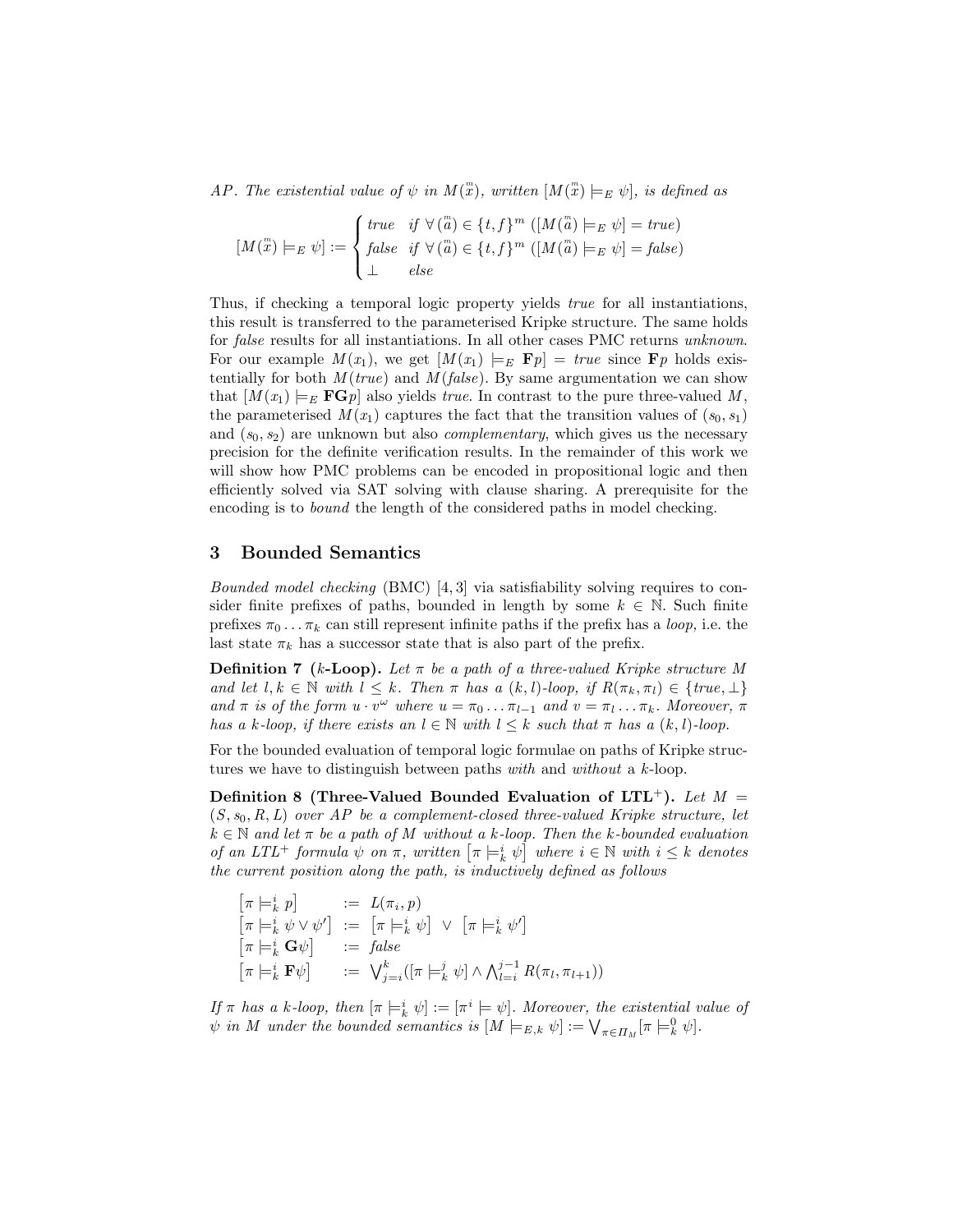The bounded evaluation of  $LTL^{+}$  approximates the unbounded evaluation wrt. the truth ordering of  $\mathcal{L}_3$ :  $[M \models_{E,k} \psi] \leq_{\mathcal{L}_3} [M \models_E \psi]$ . Hence, all true results in three-valued BMC can be transferred to the corresponding unbounded case, whereas unknown and *false* results do not allow to draw such conclusions about the unbounded case. At least, a *false* result for a bound  $k$  tells us that there is definitely no path prefix of length k for which  $\psi$  holds. Moreover, a *false* result can be transferred to the unbounded case, if k has reached a completeness threshold, which can be derived based on M and  $\psi$  [3]. For instance, the completeness threshold for a safety formula  $\psi$  is linear in the number of states of M. If all possible values for  $k$  are considered, then the bounded semantics are equivalent to the unbounded one:  $[M \models_E \psi] = \bigvee_{k \in \mathbb{N}} [M \models_{E,k} \psi]$ . The bounded semantics for 3MC can be straightforwardly extended to the parameterised case, as PMC reduces to multiple instances of pure 3MC.

Definition 9 (Bounded Parameterised Three-Valued Model Checking). Let  $M(\mathbb{R}) = (S, s_0, R(\mathbb{R}), L(\mathbb{R}))$  be a parameterised three-valued Kripke structure over AP and  $X = \{x_1, \ldots, x_m\}$ . Moreover, let  $\psi$  be an LTL<sup>+</sup> formula over AP and  $k \in \mathbb{N}$ . The existential value of  $\psi$  in  $M(\mathbb{T})$  under the bounded semantics, written  $[M(\stackrel{m}{x})\models_{E,k}\psi],$  is defined as

$$
[M(\stackrel{m}{x}) \models_{E,k} \psi] := \begin{cases} \text{true} & \text{if } \forall (\stackrel{m}{a}) \in \{t, f\}^m \ ([M(\stackrel{m}{a}) \models_{E,k} \psi] = \text{true}) \\ \text{false} & \text{if } \forall (\stackrel{m}{a}) \in \{t, f\}^m \ ([M(\stackrel{m}{a}) \models_{E,k} \psi] = \text{false}) \\ \perp & \text{else} \end{cases}
$$

BMC is typically performed incrementally, i.e. the bound is iteratively increased until the property of interest can be either proven or the completeness threshold is reached. For our running example from the previous section, we require the following iterations in order to prove that  $\mathbf{F}p$  holds existentially for  $M(x_1)$ .

$$
[M(x_1) \models_{E,0} \mathbf{F}p] = \bot \quad [M(x_1) \models_{E,1} \mathbf{F}p] = \bot \quad [M(x_1) \models_{E,2} \mathbf{F}p] = true
$$

For  $k = 0$  we can only consider the state  $s_0$  where p is  $\bot$ . For  $k = 1$  the prefixes  $(s_0s_1)$  and  $(s_0s_2)$  are considered. Here  $\mathbf{F}p$  holds for the instantiation  $M(true)$ but not for  $M(false)$ . Thus, the overall result is still  $\bot$ . For  $k = 2$  we get under both instantiations a prefix where finally  $p$  holds. Next, we will see how bounded PMC can be reduced to satisfiability solving.

## 4 Propositional Logic Encoding

Now we reduce bounded parameterised three-valued model checking to the new satisfiability problem  $SAT_{X3}$ . For a parameterised three-valued Kripke structure  $M(\mathbb{R}) = (S, s_0, R(\mathbb{R}), L(\mathbb{R}))$  over AP and X, an LTL<sup>+</sup> formula  $\psi$  and a bound  $k \in \mathbb{N}$ , a propositional logic formula  $\llbracket M(\mathbf{x}), \psi \rrbracket_k$  is constructed such that

$$
[M(\stackrel{m}{x})\models_{E,k}\psi] = \text{SAT}_{X3}([M(\stackrel{m}{x}), \psi]_k)
$$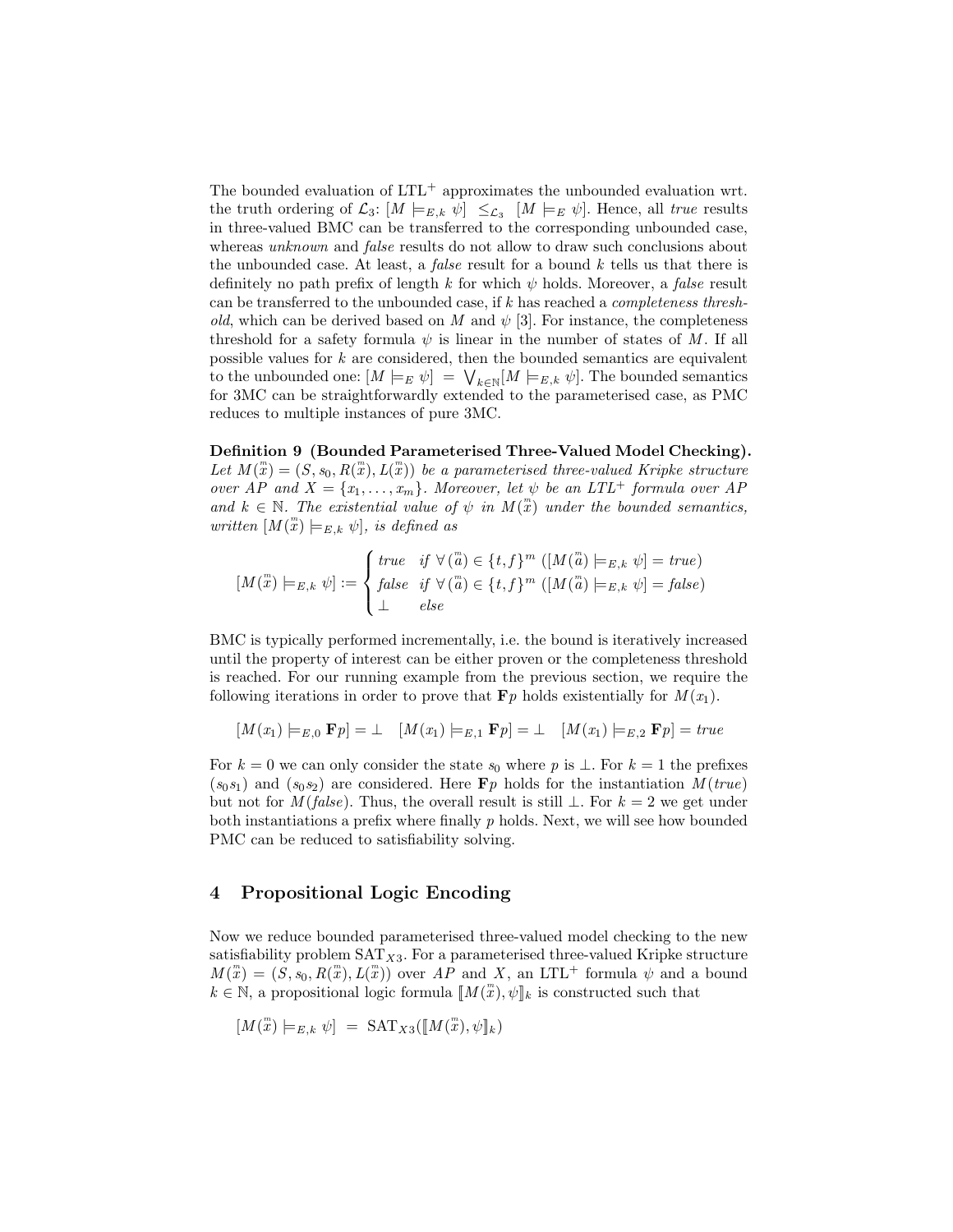$[[M(\mathbb{Z}), \psi]]_k$  is defined over a set of Boolean atoms, the set of Boolean parameters X, and the constants true, false and  $\bot$ . Hence,  $\llbracket M(\mathbf{x}), \psi \rrbracket_k$  is parameterised wrt. X. We will show that solving  $SAT_{X3}$  reduces to solving classical SAT for each possible parameter instantiation. First, we give a step-by-step description on how  $\llbracket M(\mathbf{x}), \psi \rrbracket_k$  is constructed for a given bounded PMC problem.

A propositional logic encoding of bounded model checking problems for Kripke structures with three-valued labelling functions was introduced in [24]. Here we generalise it to our parameterised three-valued Kripke structures. The construction of  $\llbracket M(\mathbf{x}), \psi \rrbracket_k$  is divided into the translation of the Kripke structure  $M(\mathbb{Z})$  into a formula  $\llbracket M(\mathbb{Z}) \rrbracket_k$  and the translation of the temporal logic property  $\psi$  into a formula  $[\![\psi]\!]_k$ . We start with the encoding of the Kripke structure  $M(\mathbf{x}) = (S, s_0, R(\mathbf{x}), L(\mathbf{x}))$ , which first requires to encode its states as Boolean formulae. For this, we introduce a set of Boolean atoms  $\{A, B, \ldots\}$ . Let L be the set of propositional logic formulae over  $\{A, B, \ldots\}$  and the constants true and false. Then an encoding of the states of a Kripke structure is defined as follows.

**Definition 10 (State Encoding).** Let  $M(\mathbf{x}) = (S, s_0, R(\mathbf{x}), L(\mathbf{x}))$  be a parameterised Kripke structure. A Boolean encoding of its states corresponds to an injective mapping  $e : S \to L$  where  $\forall s \in S : e(s)$  is a conjunction of literals.

The states  $s_0$ ,  $s_1$ , and  $s_2$  of our example structure  $M(x_1)$  can be encoded over the set of atoms  $\{A, B\}$  as follows:  $e(s_0) = \neg A \land \neg B \quad e(s_1) = \neg A \land B \quad e(s_2) = A \land \neg B$ .

An assignment is a mapping  $\tau : \{A, B, ...\} \rightarrow \{true, false\}$ . For instance, the assignment  $\tau(A) = false$  and  $\tau(B) = true$  characterises the state  $s_1$ , since it is the only assignment that makes the encoding  $e(s_1)$  true. An entire Kripke structure can now be translated into the formula  $\llbracket M(\substack{m \\ x}^m \rrbracket_k$  that characterises path prefixes of length k in  $M(\mathbb{Z})$ . Since we consider states as parts of such prefixes, we have to extend the encoding of states by index values  $i \in \{0, \ldots, k\}$ where i denotes the position along a path prefix. For example,  $e(s_1)_i = A_i \wedge B_i$ refers to  $s_1$  as the *i*-th state of a certain prefix. Moreover, we get an extended set of indexed atoms  $\{A_0, B_0, \ldots, A_k, B_k, \ldots\}.$ 

Definition 11 (Kripke Structure Encoding). Let  $M(\mathbb{R})=(S,s_0,R(\mathbb{R}),L(\mathbb{R}))$ be a parameterised three-valued Kripke structure and e an encoding of its states. We define Init<sub>0</sub> as the predicate characterising the initial state of  $M(\mathbb{R})$  with

 $Init_0 := e(s_0)_0$ 

and  $T_{i,i+1}$  as the predicate that characterises the transitions of  $M(\mathbb{R})$  with

$$
T_{i,i+1} := \bigvee_{s \in S} \bigvee_{s' \in S} e(s)_i \wedge e(s')_{i+1} \wedge R(\mathbf{x}) (s, s').
$$

Then the entire encoding of  $M(\mathbb{T})$  for a bound  $k \in \mathbb{N}$  is defined as

$$
[\![M(\mathbf{x})]\!]_k := \text{Init}_0 \wedge \bigwedge_{i=0}^{k-1} T_{i,i+1}
$$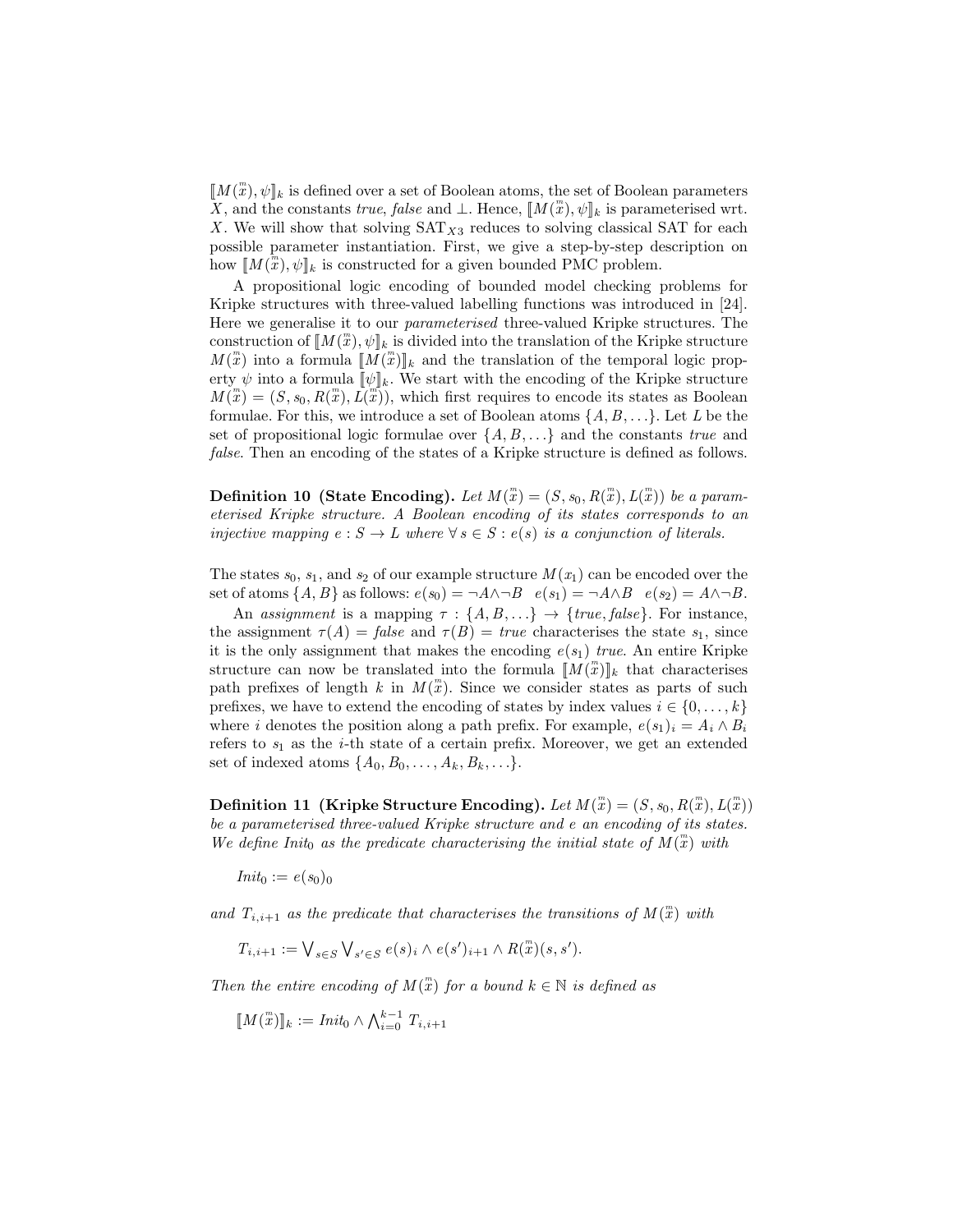Thus, for our example  $M(x_1)$  we get  $Init_0 = \neg A_0 \wedge \neg B_0$  and  $T_{i,i+1} = (\neg A_i \wedge \neg B_i \wedge \neg B_i \wedge \neg B_i \wedge \neg B_i \wedge \neg B_i \wedge \neg B_i \wedge \neg B_i \wedge \neg B_i \wedge \neg B_i \wedge \neg B_i \wedge \neg B_i \wedge \neg B_i \wedge \neg B_i \wedge \neg B_i \wedge \neg B_i \wedge \neg B_i \wedge \neg B_i \wedge \neg B_i \wedge \neg B_i \wedge \neg B_i \wedge \neg B_i$  $\neg A_{i+1} \land \neg B_{i+1} \land true) \lor (\neg A_i \land \neg B_i \land \neg A_{i+1} \land B_{i+1} \land \neg x_1) \lor (\neg A_i \land \neg B_i \land A_{i+1} \land \neg x_1)$  $\neg B_{i+1} \wedge x_1) \vee (\neg A_i \wedge B_i \wedge A_{i+1} \wedge \neg B_{i+1} \wedge true) \vee (A_i \wedge \neg B_i \wedge A_{i+1} \wedge \neg B_{i+1} \wedge true).$ 

As we can see, each clause of  $T_{i,i+1}$  encodes a transition of the Kripke structure, where the last literal, resp. constant, of each clause encodes the value of the transition. The assignment  $\tau(A_0) = false, \tau(B_0) = false, \tau(A_1) = true$  and  $\tau A(B_1) = \text{false}$  characterises that the first transition of a k-prefix  $s_0 \dots s_k$  is the transition  $(s_0, s_2)$  which is parameterised by  $x_1$ .

The second part of the encoding concerns the temporal logic formula  $\psi$ . Again, we need to distinguish the cases where  $\psi$  is evaluated on a path prefix with and without a loop.

**Definition 12 (LTL<sup>+</sup> Encoding without Loop).** Let p be an atomic predicate,  $\psi$  and  $\psi'$  LTL<sup>+</sup> formulae, and  $k, i \in \mathbb{N}$  with  $i \leq k$ .

$$
\begin{array}{lllllll} \llbracket p \rrbracket_k^i &:= \bigvee_{s \in S} e(s)_i \wedge L(s, p) & \llbracket \mathbf{G} \psi \rrbracket_k^i &:= \text{ false} \\ \llbracket \psi \vee \psi' \rrbracket_k^i &:= \llbracket \psi \rrbracket_k^i \vee \llbracket \psi' \rrbracket_k^i & \llbracket \mathbf{F} \psi \rrbracket_k^i &:= \bigvee_{j=i}^k \llbracket \psi \rrbracket_k^j \end{array}
$$

For instance, encoding the LTL<sup>+</sup> formula  $\mathbf{F}p$  for our example Kripke structure  $M(x_1)$  and for bound  $k = 2$  yields the following propositional logic formula

$$
[\![\mathbf{F}p]\!]_2^0 = \bigvee_{i=0}^{2} ((\neg A_i \wedge \neg B_i \wedge \bot) \vee (\neg A_i \wedge B_i \wedge false) \vee (A_i \wedge \neg B_i \wedge true))
$$

Encoding temporal logic formulae for the evaluation on prefixes with a loop additionally requires to explicitly refer the starting position l of the loop.

**Definition 13 (LTL<sup>+</sup> Encoding with Loop).** Let p be an atomic predicate,  $\psi$  and  $\psi'$  LTL<sup>+</sup> formulae, and  $k, i, l \in \mathbb{N}$  with  $i, l \leq k$ .

$$
\begin{array}{lllllll} \imath [\![p]\!]_k^i & := & \bigvee_{s \in S} e(s)_i \wedge L(s, p) & & \imath [\![\mathbf{G}\psi]\!]_k^i & := & \bigwedge_{j = min(i, l)}^k \imath [\![\psi]\!]_k^j \\ \imath [\![\psi \vee \psi']\!]_k^i & := & \imath [\![\psi]\!]_k^i \vee \imath [\![\psi']\!]_k^i & & \imath [\![\mathbf{F}\psi]\!]_k^i & := & \bigvee_{j = min(i, l)}^k \imath [\![\psi]\!]_k^j \end{array}
$$

For our example we have that  $_l[\mathbf{F}_p]_2^0 = [\mathbf{F}_p]_2^0$  for each possible l. Thus, in this particular case a distinction between loop and loop-free prefixes is not necessary. For the overall encoding we get  $\llbracket M(x_1), \mathbf{F} p \rrbracket_2 := \llbracket M(x_1) \rrbracket_2 \wedge \llbracket \mathbf{F} p \rrbracket_2^0$ .

The general case requires to distinguish between loop and loop-free prefixes. For this, a subformula  $T_{k,l}$  (similar to the transition encoding) is used that characterises all  $(k,l)$ -loops of the encoded structure. The general encoding is

$$
[\![M(\substack{m\\x}), \psi]\!]_k := [\![M(\substack{m\\x})]\!]_k \wedge ([\![\psi]\!]_k^0 \vee \bigvee_{l=0}^k (T_{k,l} \wedge \iota[\![\psi]\!]_k^0))
$$

Since  $\llbracket M(\mathbf{x}), \psi \rrbracket_k$  is not only defined over atoms but also over parameters from X and the constant  $\perp$ , standard satisfiability testing is not straightforwardly applicable. Thus, we define our new satisfiability problem  $SAT_{X3}$  for our propositional logic encoding, which reduces to multiple instances of classical SAT.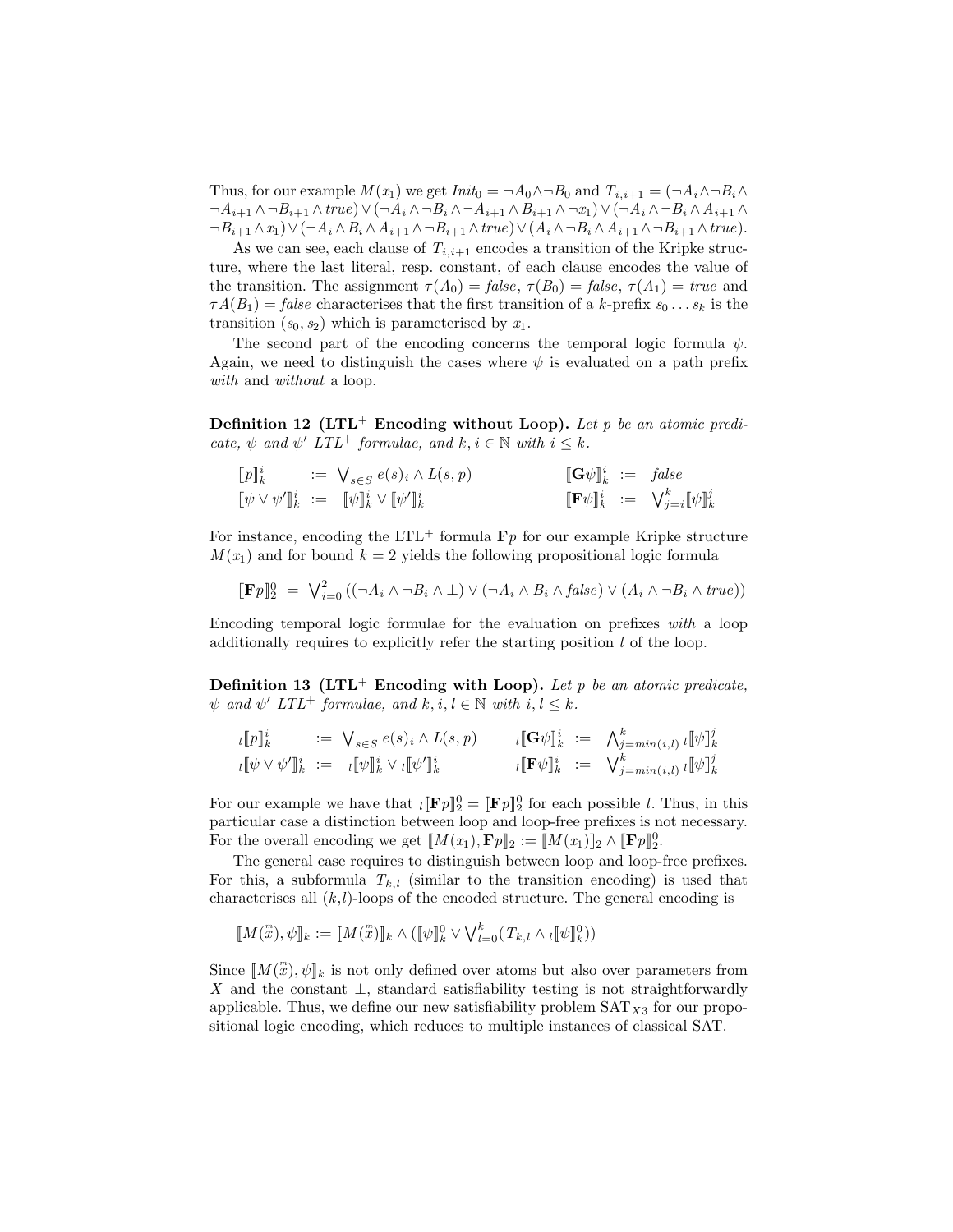**Definition 14 (SAT**<sub>X3</sub>). Let  $F = [M(\mathbf{x}), \psi]_k$  be a propositional logic encoding of a bounded PMC problem  $[M(\mathbb{F}) \models_{E,k} \psi]$ . Then

$$
\text{SAT}_{X3}(F) := \begin{cases} \text{true} & \text{if } \forall (\overset{m}{a}) \in \{t, f\}^m \text{ (SAT}([\hspace{-.10em} [ M (\overset{m}{x}), \psi] \overset{p}{\underset{k}{\parallel}} [(\overset{m}{x}) / (\overset{m}{a})]) = \text{true}) \\ \text{false} & \text{if } \\ \bot & \text{else} \end{cases}
$$

where  $\llbracket M(\mathbf{x}), \psi \rrbracket_k^p$  is the pessimistic completion of  $\llbracket M(\mathbf{x}), \psi \rrbracket_k$ , i.e. the formula obtained by substituting all occurrences of  $\perp$  by false, and  $\llbracket M(\stackrel{m}{x}), \psi \rrbracket_k^o$  is the optimistic completion *obtained by substituting all occurrences of*  $\bot$  *by true. More*over,  $\llbracket M(\mathbf{x}), \psi \rrbracket_k^p[(\mathbf{x})/(\mathbf{a})]$  denotes the substitution of  $(\mathbf{x})$  in  $\llbracket M(\mathbf{x}), \psi \rrbracket_k^p$  by  $(\mathbf{a})$ .

Here  $SAT(F)$  returns true for a propositional logic formula F if there exists an assignment that makes the formula true, whereas it returns false if there does not exist such an assignment. Note that  $\text{SAT}([\![M(\substack{m\\ \infty}), \psi]\!]_k^o) = \text{false}$  is equivalent to  $\forall (\stackrel{m}{a}) \in \{t, f\}^m(\text{SAT}([\![M(\stackrel{m}{x}), \psi]\!]_k^o)[(\stackrel{m}{x})/(\stackrel{m}{a})] = \text{false}).$  Hence, checking whether  $SAT_{X3}$  yields *false* requires a single SAT test only. The result of the overall  $SAT_{X3}$  test is equivalent to the result of the encoded model checking problem:

**Theorem 2.** Let  $M(\mathbf{x})$  be a parameterised three-valued Kripke structure over a set of atomic predicates AP, let  $\psi$  be an  $LTL^+$  formula, and  $k \in \mathbb{N}$ . Then

 $[M(\stackrel{m}{x})\models_{E,k} \psi] = \text{SAT}_{X3}([M(\stackrel{m}{x}), \psi]_k)$ 

Proof. See http://www.cs.up.ac.za/cs/ntimm/ProofTheorem2.pdf

Thus, bounded PMC can be reduced to multiple instances of SAT. For our example encoding  $[M(x_1), F_p]_2$  there exists a satisfying assignment for each possible instantiation which allows us to conclude that  $[M(x_1) \models_{E,2} \mathbf{F} p] = true$ .

#### 5 Solving  $SAT<sub>X3</sub>$  with Parallelisation and Clause Sharing

In this section we show how the SAT checks necessary to solve  $SAT_{X3}$  can be simultaneously performed by a parallel composition of solvers and additionally accelerated by clause sharing. SAT solvers require the input formula to be in conjunctive normal form (CNF). A CNF formula  $F$  over a set Boolean variables V is a conjunction of clauses, where each clause is a disjunction of literals. The Tseitin transformation [23] allows to translate any propositional formula into a SAT-equivalent CNF formula which length is linear in the size of the original formula. Thus, we assume that our encoding  $F = [M(\mathbf{x}), \psi]_k$  has been transformed into CNF, where  $F$  is defined over the indexed atoms of the encoding, the parameter set  $X = \{x_1, \ldots, x_m\}$  and the constants true, false and  $\bot$ . Remember that checking  $SAT_{X3}$  requires to test the satisfiability of the pessimistic completion under each possible parameter instantiation. Instantiating the parameters of the encoding is equivalent to adding an *assumption* for each  $x \in X$ . Assumptions can be implemented by an assignment  $\tau : X \to \{true, false\}$ . By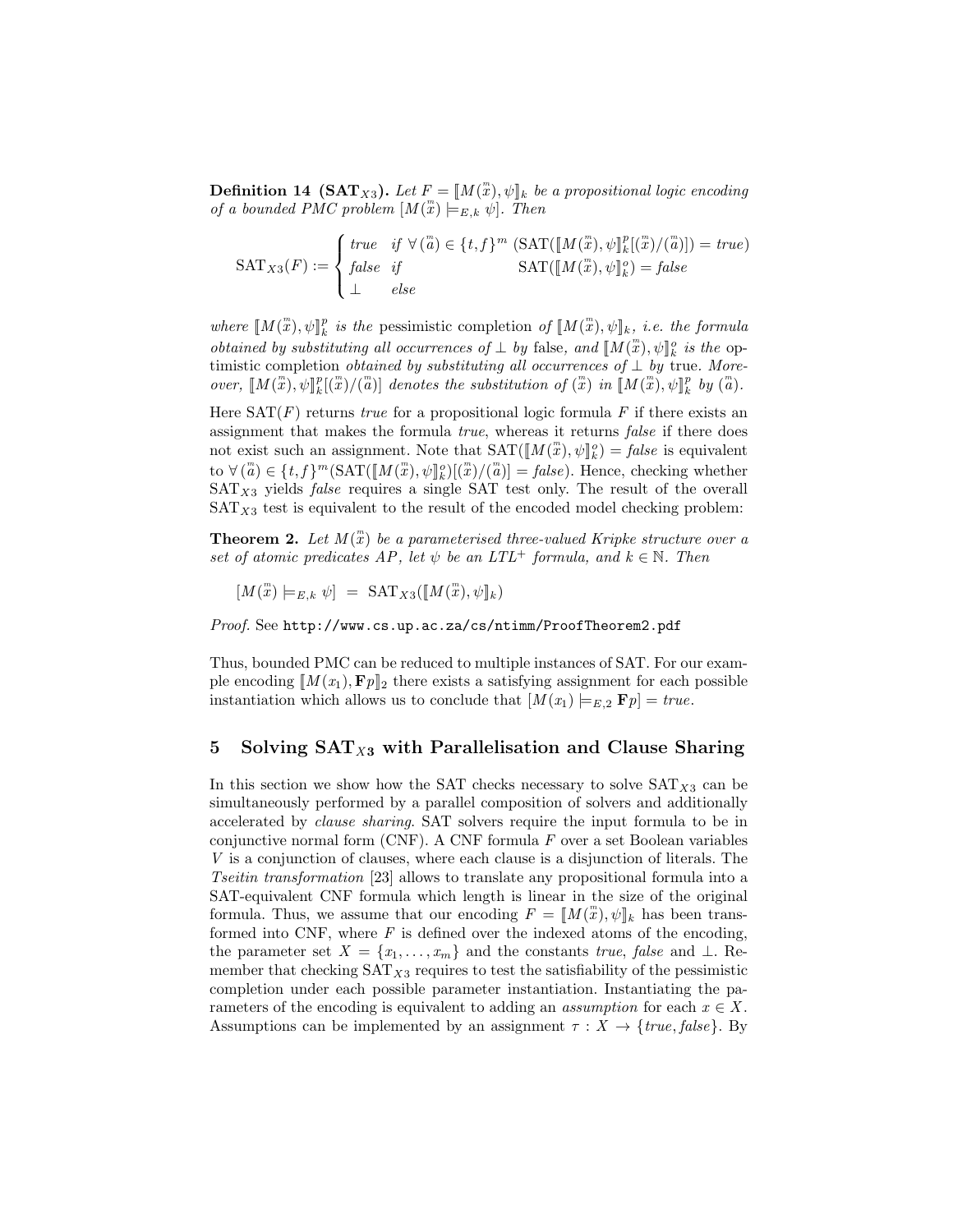$F|_{\tau}$  we denote the formula F under the assumption that the parameters are instantiated with regard to  $\tau$ . The set of assumptions over X that we have to consider is

$$
ASS = {\bigcup_{i=1}^{m} \{(x_i, a_i)\} \ \mid \ a_i \in {\{true, false\}}\}
$$

For our running example we get  $ASS = {\tau_1, \tau_2}$  with  $\tau_1 = {(x_1, false)}$  and  $\tau_2 = \{(x_1, true)\}\.$  Checking SAT<sub>X3</sub> requires to distinguish the cases where  $\perp$  is assigned to *true* resp. *false*. Only for the pessimistic case  $\bot = \text{false}$  we need to consider each possible parameter instantiation. We thus extend the domain of our assumptions to  $X \cup {\{\perp\}}$  and introduce the pessimistic set of assumptions  $ASS^p := {\tau \cup \{(\bot, false)\} \mid \tau \in ASS}$  and the optimistic assumption  $\tau^o =$  $\{(\perp, true)\}.$  The problem SAT<sub>X3</sub> for F can now be reformulated as follows

$$
SAT_{X3}(F) := \begin{cases} true & if \forall \tau \in ASS^{p} (SAT(F|_{\tau}) = true) \\ false & if \quad SAT(F|_{\tau^{o}}) = false \\ \bot & else. \end{cases}
$$

The number of SAT instances induced by  $SAT_{X3}$  is exponential in the number of parameters. Thus, in a sequential scenario parameterisation can lead to an exponential growth of computation time. Since all these instances are independent problems, SAT solving can be done concurrently. Provided that parallel processing is available to a sufficient extent, the runtime overhead of parameterisation can thus be significantly reduced. For our example we need three processors in order to entirely suspend the overhead induced by parameterisation:

$$
T_0(F|_{\{(L, true)\}})
$$
  
||  $T_1(F|_{\{(x_1, false), (\perp, false)\}})$   
||  $T_2(F|_{\{(x_1, true), (\perp, false)\}})$ 

Here  $T_0$  to  $T_2$  are solver threads executed concurrently that return whether the input formula is satisfiable or not. Note that it is not always necessary for all threads to terminate in order to solve  $SAT_{X3}$ . In case  $T_0$  returns false we already know that the overall result is *false*, in case  $T_1$  and  $T_2$  return contrary results the overall result is  $\perp$ , and if  $T_1$  and  $T_2$  both return true then we also get true for  $SAT_{X3}$ .

This method can be additionally accelerated by exploiting the fact that the SAT instances associated with  $SAT_{X3}$  exhibit similarity in the sense of common subformulae. Modern SAT solvers are based on the search for a satisfying assignment of the input CNF formula by incrementally selecting unassigned variables, assigning them by either true or false, and propagating the resulting constraints to the clauses of the formula. In case the solver decisions lead to an unsatisfied clause, a so-called conflict clause is learned via resolution and added to the set of clauses. Moreover, the solver tracks back by revising a former assignment decision and continuing the search from this point until a satisfying assignment is found or the search space is entirely explored. Such a conflict-driven clause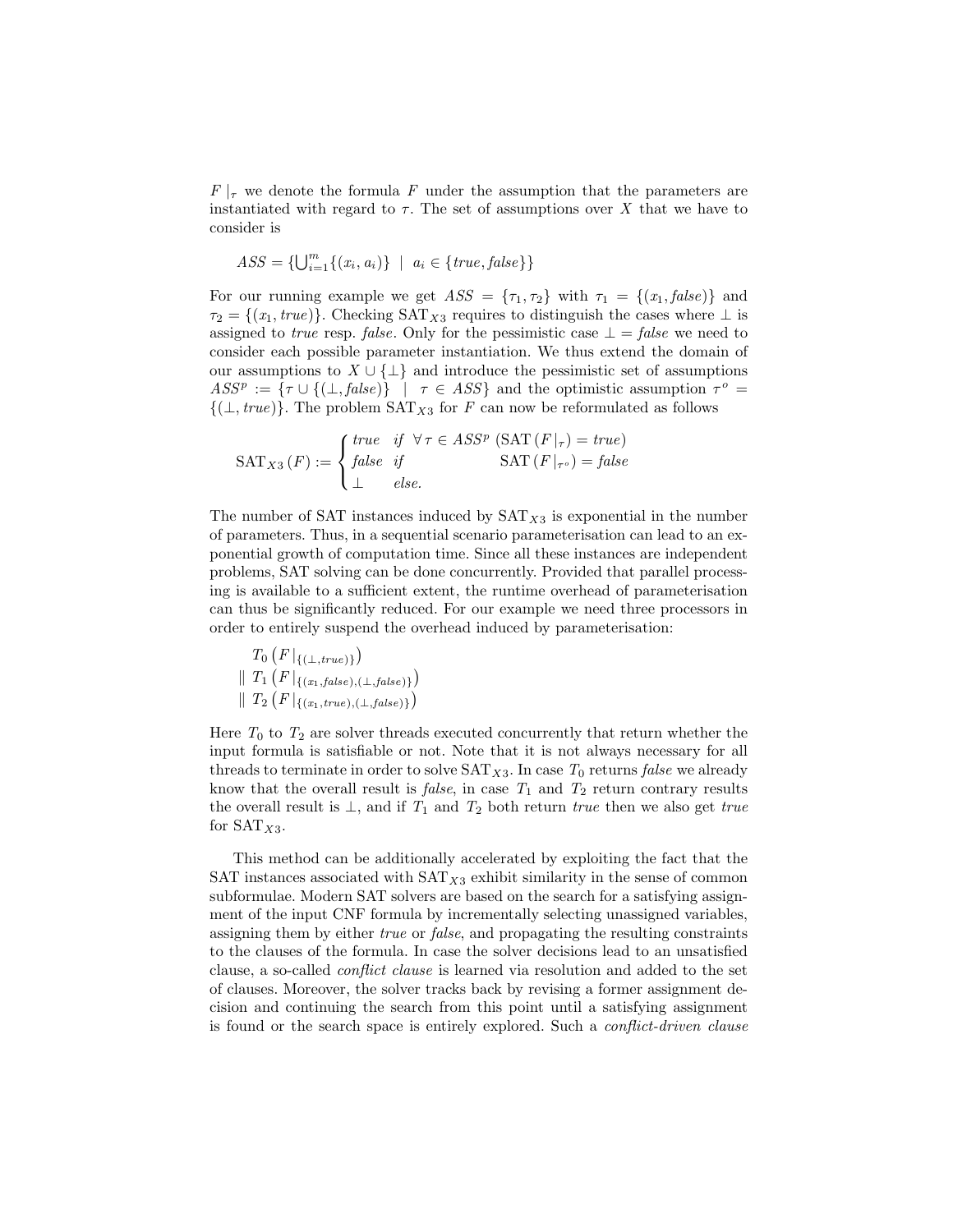learning (CDCL) [17] can help the solver to quickly prune certain branches of the search space and is thus crucial for the performance of satisfiability solving.

Learned clauses can also be reused or shared. In incremental SAT solving [9] a set of similar input formulae is processed by consecutively executed solvers. The inputs typically have a common subformula  $F$  while the differences are expressed by adding different assumptions  $\tau_1, \ldots, \tau_n$  to F. These assumptions are fixed assignments which are never revoked during the solving process. This guarantees that all conflict clauses learned in assumption-based incremental SAT solving inherently contain the assumptions they depend on. Hence, learned clauses can be reused without any restriction since changing from one assumption  $\tau$  to another assumption  $\tau'$  does not affect the clauses of F but automatically disables conflict clauses that are not compatible with  $\tau'$ . In the context of parallel SAT solving the concept of *clause sharing* has been introduced [13, 11]. In this approach multiple copies of the input formula are checked concurrently. Generated conflict clauses can be shared, which enables to prune the search space at multiple points at the same time. Clause sharing has also been considered for parallel (non-parameterised) BMC [25, 2]. Here multiple solvers check the same BMC encoding but for different bounds. Similar to incremental SAT solving the differences are expressed via assumptions and learned clauses are shared via a global database or message passing.

For our parameterised scenario we adopt the concept of assumption-based clause sharing. We already reduced  $SAT_{X3}$  to multiple SAT instances consisting of the common formula  $F$  and different assumptions that characterise the possible parameter instantiations and the optimistic resp. pessimistic completion. Hence, all learned conflict clauses can be shared in a parallel scenario and thus used to prune the search space of multiple instances at the same time. Next, we will discuss the implementation of our approach and we will see how the runtime performance of parallel SAT-based bounded PMC can significantly profit from clause sharing.

### 6 Implementation and Experimental Results

We have prototypically implemented a SAT-based bounded LTL model checker for parameterised three-valued models which employs the Java-based solver library Sat4j [12]. The checker iterates over the bound k, starting with  $k = 0$ , until a definite result can be obtained or a predefined threshold for k is reached. In each iteration, after constructing a parameterised encoding F of a bounded PMC problem, each instance  $F|_{\tau^o}, F|_{\tau_1}, \ldots, F|_{\tau_n}$  is processed by a solver thread. In the basic mode of our implementation the threads are executed in parallel whereby learned clauses are *not* shared. In the *enhanced* mode we additionally apply clause sharing. For this purpose, the solvers save copies of learned clauses in a global database D. The solvers provided by Sat4j inherently employ conflictdriven clause learning. Such CDCL solvers regularly restart while processing a SAT instance. Restarts typically happen after having learned a certain amount of clauses. For our clause sharing approach we use these restarts as the points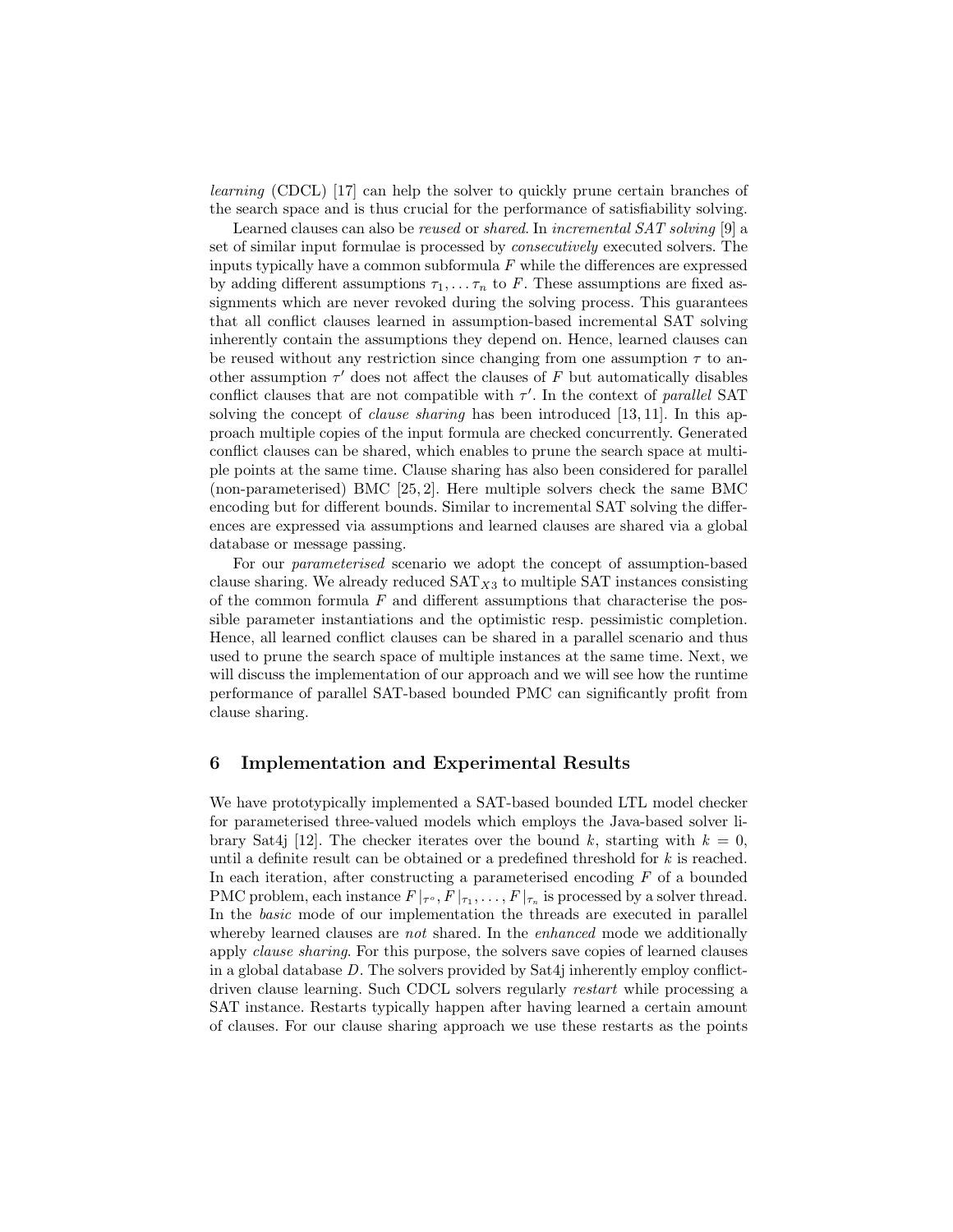of synchronisation with  $D$ : Every time a solver restarts, it waits for read access to  $D$ . Then, it reads the clauses that have been placed into  $D$  by other solvers since its own most recent restart. (Remember that the assumption-based approach ensures that the solver will only make use of those clauses from D for pruning its search space, that were learned based on assumptions compatible to its own assumption  $\tau$ .) Finally, the solver waits for exclusive read-write access to D and adds the clauses that have been learned by itself since its last restart. The shorter a conflict clause the stronger it prunes the search space. To keep the clause sharing mechanism efficient and the communication overhead caused by exclusively accessing  $D$  small, we currently only share unit (single-literal) clauses. In both the basic and the enhanced mode a k-bounded iteration terminates when the solver processing the optimistic completion of F returns false, or when all solvers processing an instance of the pessimistic completion return true, or as soon as the so far single results already indicate an overall unknown result. In the latter case, the  $(k+1)$ -bounded encoding is constructed and its instances are processed in the subsequent iteration. The following algorithm illustrates the general procedure of a single iteration. Here the input variable mode indicates whether each solver thread synchronises with the initially empty shared clause database  $D$  at a restart (*enhanced*) or not (*basic*).

**Data:** parameterised encoding F, assumption set  $ASS = {\tau^o, \tau_1, ..., \tau_n}$ ,  $mode \in \{basic, enhanced\}, shared clause database D = \emptyset$ **Result:** truth value of  $SAT_{X3}(F)$ begin start new solver thread  $T_0(F|_{\tau_o}, mode)$ for  $i = 1$  to n do start new solver thread  $T_i(F|_{\tau_i}, mode)$ end upon event  $T_0$ returns $\emph{false}$ do  ${\bf return} \ false$  $T_1$  to  $T_n$  return true do return true  $\exists T_i, T_j$  where  $T_i$  returns true and  $T_j$  returns false do return ⊥ end end

## Algorithm 1:  $SolveSAT_{X3}$

In our experiments we compared the runtime performance of the basic and the enhanced mode for encodings with increasing numbers of parameters. The items of our benchmark set correspond to parameterised three-valued BMC problems with fixed bounds that we encoded with our tool according to the definitions from Section 4. For each item  $pmc-1$  to  $pmc-9$  we considered variants with 1 to 8 parameters. The variants were constructed by applying different parameterisations to the Kripke structure of the underlying BMC problem. We transformed the SAT encodings into CNF. The resulting parameterised propositional logic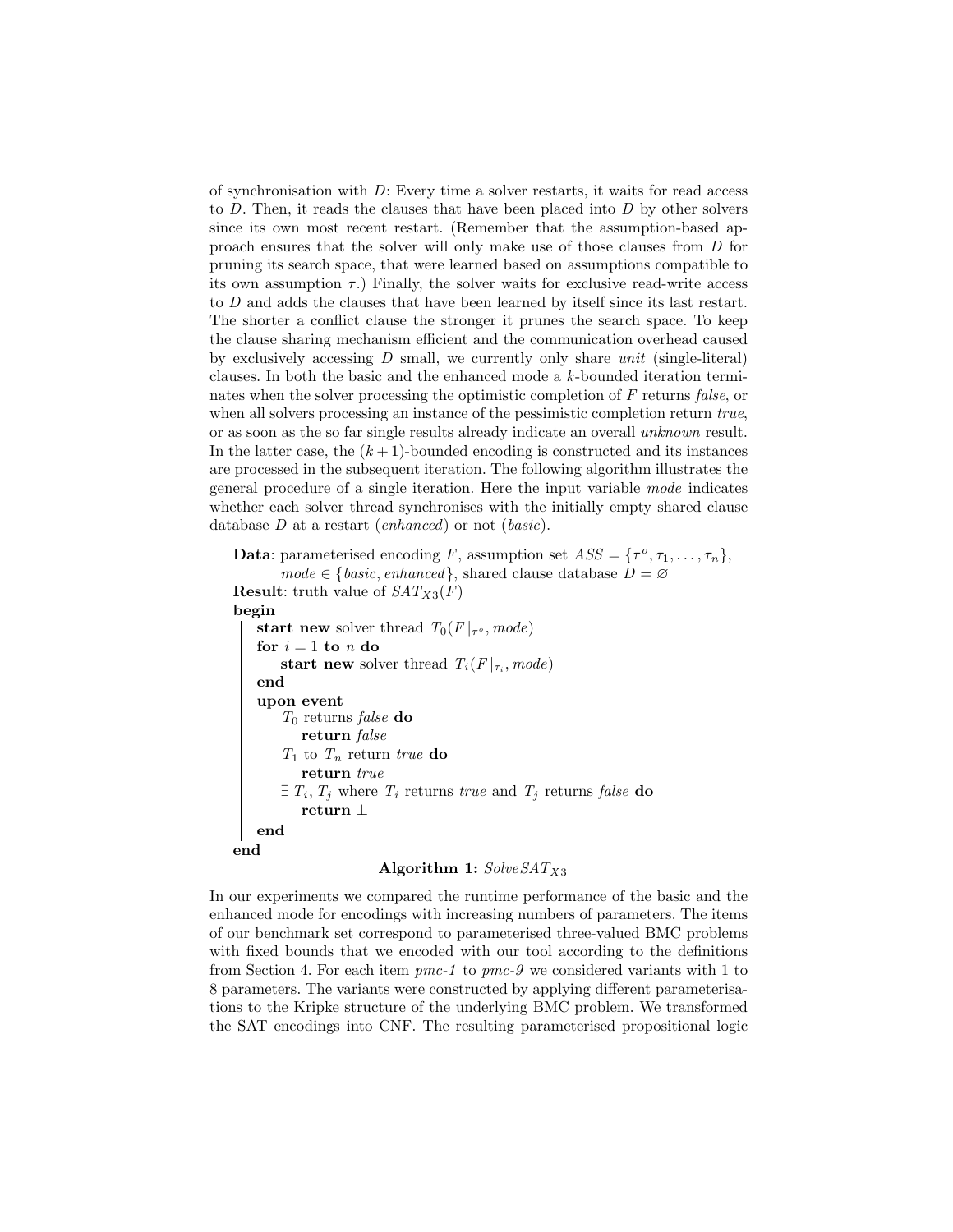formulae consisted of up to 40000 variables and 150000 clauses. For all possible instantiations of a parameterised three-valued encoding the satisfiability was checked concurrently. Our experiments were conducted on a 2.6 GHz quad-core Intel Core i5 with 8 GB. The results for our benchmark set are shown in the diagrams below. Note that a logarithmic scale is used for the runtime axis. A table containing the numerical results of our experiments can be found online<sup>1</sup>.



The items  $pmc-1$  to  $pmc-3$  represent PMC problems that yield *true* for each parameter variant (1 to 8). Hence, the termination of each variant necessitated that all solvers processing a parameter instance of the pessimistic completion returned true. Obtaining true results in SAT-based PMC generally involves the highest computational effort because of the high number of solvers that need to terminate. As shown by the diagrams, the runtime in the basic mode grows approximately exponentially with each additional parameter. For variants with a small number of parameters the runtimes of the basic and the enhanced mode are nearly on the same level. However, for variants with a higher number of parameters, i.e. a higher number of solvers that can share learned clauses, the enhanced

 $^1$  http://www.cs.up.ac.za/cs/ntimm/Table.pdf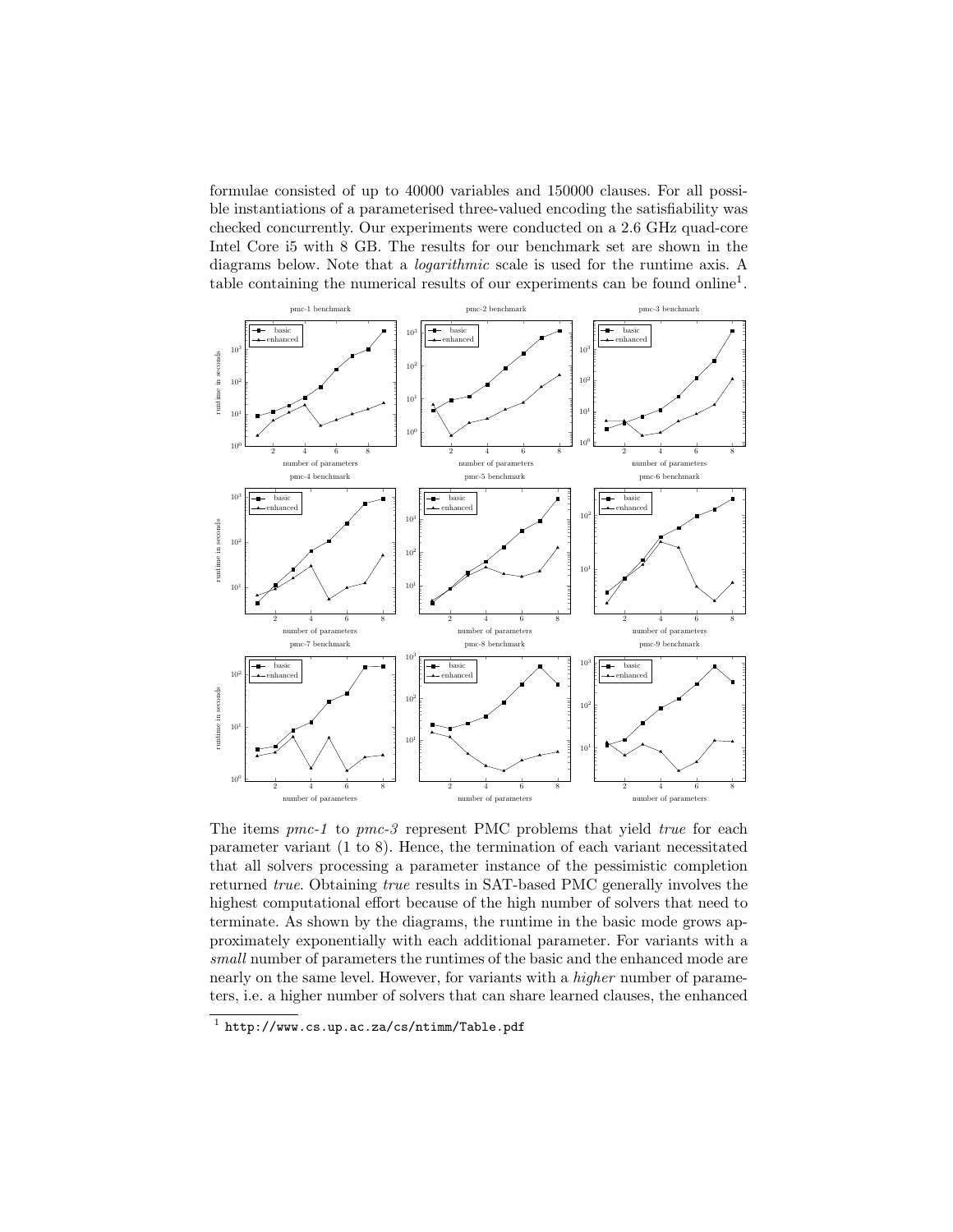mode pays off: The solving time still grows with each additional parameter but is always orders of magnitude shorter then the basic approach runtime.

The items pmc-4 to pmc-6 represent PMC problems that yield unknown for the parameter variants 1 to 7 and true for the variant with 8 parameters. Hence, the last parameter variant finally brought the required precision for a definite result. The termination of the variants 1 to 7 necessitated that two solvers processing a parameter instance of the pessimistic completion returned contrary results (true and false). Also here we observed an exponential growth in runtime per additional parameter in the basic mode and a significantly better performance in the enhanced mode, provided that a certain number of parameters, i.e. cooperating solvers is present. In addition, we observed that solving the variant with 8 parameters in the enhanced mode involves an exceptional increase in runtime, which complies with the fact that obtaining a *true* result (variant  $8$ ) generally requires more computational effort than obtaining an unknown result (variants 1 to 7). This exceptional increase in runtime is not observable in the basic mode where computational costs are generally high. Also for variant 8 the enhanced approach with clause sharing is orders of magnitude faster than the basic approach.

The items pmc-7 to pmc-9 represent problems that yield unknown for the variants 1 to 7 and false for variant 8. Thus, the termination of variant 8 necessitated that the solver processing the optimistic completion returned false. For this set of items we made the same observations as for the previous benchmark items with regard to the general performance advantage of the enhanced mode. Additionally, we observed that solving variant 8 involved no significant increase or even a decrease in runtime. This is consistent with the fact that obtaining a false result in SAT-based PMC only requires the solver processing the optimistic completion to terminate with false.

In summary, our experiments showed that, regardless of the final verification result, clause sharing can considerably improve the runtime performance of parallel SAT-based PMC. The savings in solving time are particularly significant for variants with a higher number of parameters where solver cooperation in terms of sharing clauses is possible to a large extent. This enables us to benefit from the extra precision of parameterisation in three-valued model checking, without suffering from a substantial overhead in solving time.

## 7 Related Work

SAT-based BMC [4, 3] was originally introduced for the bounded evaluation of properties on two-valued models. Later, BMC has also been defined for pure three-valued models [24, 15]. A number of approaches have been proposed to accelerate SAT solving in general and SAT-based BMC in particular. Conflictdriven clause learning (CDCL) [17] is a concept for using clauses that were learned during the test of a single SAT instance for pruning its search space. In incremental SAT solving [9] a series of similar SAT instances is solved sequentially. The differences between the instances are expressed by considering the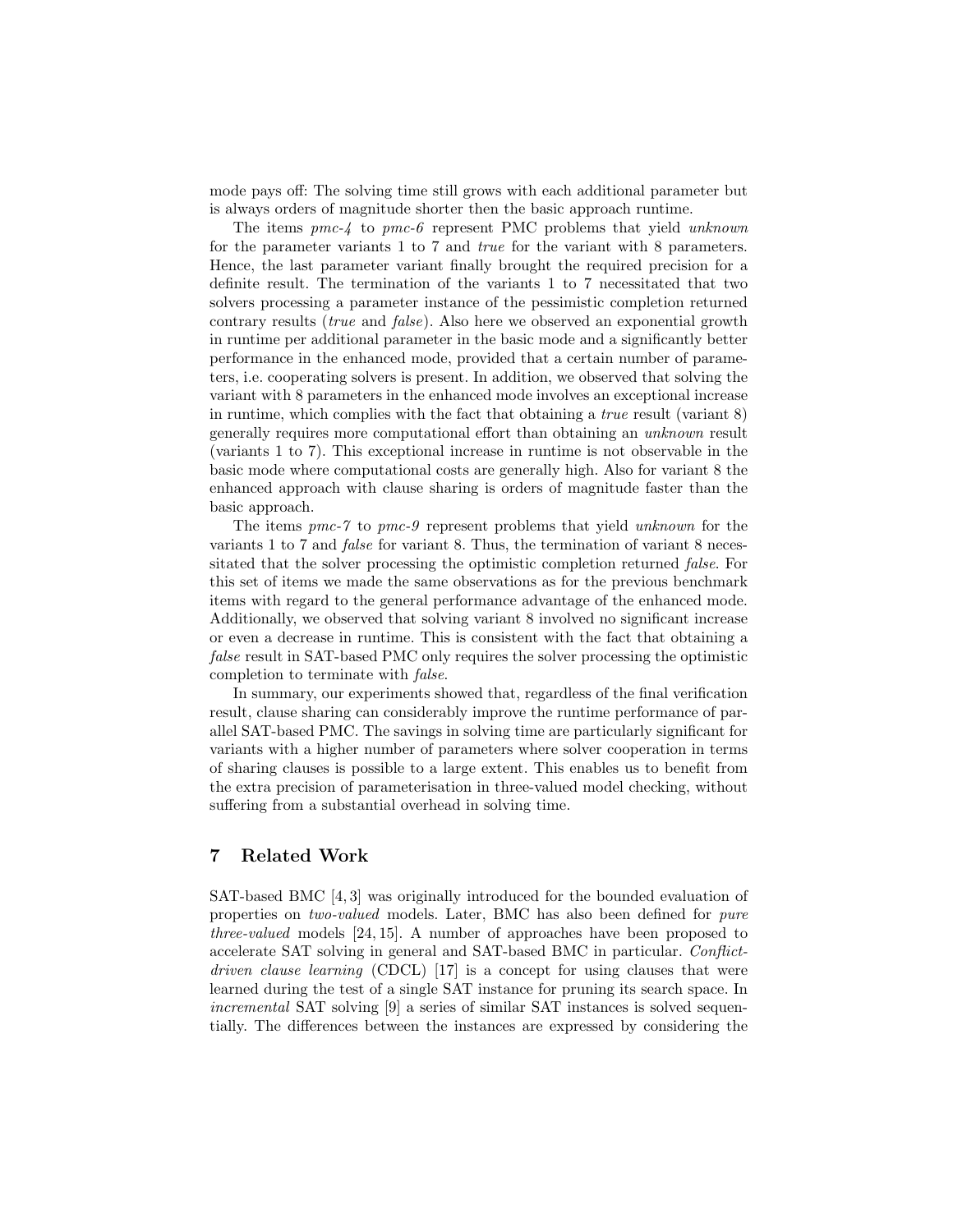same input formula under different assumptions. On this basis, clauses learned via CDCL can be reused when solving subsequent instances. Parallel SAT solving [5, 14, 18] is an approach to solve a single instance by dividing it into disjoint parts that are then processed by a set of solvers. In early works [5], CDCL was used by each solver for solely pruning its own search space. Later approaches [14, 18] considered parallel solving with clause sharing: Learned clauses are exchanged in order to increase the overall performance. In SAT-based BMC, CDCL has been applied in the sense that clauses learned for a k-bounded instance  $F_k$ are reused when solving the instance  $F_{k+1}$  [19, 1]. Also here assumptions are used to express the differences between  $F_k$  and  $F_{k+1}$ . This idea has been transferred to a parallel setting where solvers concurrently operate on BMC instances with different bounds, and synchronisation with a shared clause database happens at the restarts of the solvers [25, 2]. While these works deal with two-valued models, our approach considers parameterised three-valued models. Parameterisation opens another dimension for sharing clauses. We adopted assumptionbased clause sharing and applied it between the parameter instances associated with PMC. Since these instances share large common subformulae, this enables us to accelerate the performance of SAT-based PMC.

#### 8 Conclusion and Outlook

Parameterisation [22] is a concept for enhancing the precision of abstractionbased three-valued model checking by capturing facts in the model that can be derived from the software system to be verified. The application of parameterisation does not increase the state space but it leads to an exponential growth of the number of model checking runs. In this paper, we introduced a technique for PMC via parallel SAT solving. We defined a propositional logic encoding of bounded PMC problems and we proved that our encodings are sound in the sense that satisfiability results can be straightforwardly transferred to the encoded model checking problem. The number of SAT instances associated with an encoding is still exponential in the number of parameters. However, these instances exhibit considerable similarities in the sense of common subformulae. We showed that the concept of assumption-based clause sharing, which exploits such similarities in order to achieve a better performance in parallel SAT solving, can be transferred to our parameterised scenario. We presented a prototype tool for satisfiability-based PMC with clause sharing. In our experiments, we demonstrated that clause sharing leads to a significant acceleration of PMC. Thus, our new SAT-based approach enhances PMC as it allows us to profit from the extra precision of parametrisation in three-valued model checking, without creating a noticeable runtime overhead. Since we showed that PMC is reducible to multiple instances of classical SAT, our approach will also benefit from future improvements in SAT solver technology.

So far, we conducted our experiments on a single-processor system with multiple cores. We already achieved substantial runtime savings with our clause sharing approach by using these very limited parallel computing resources. As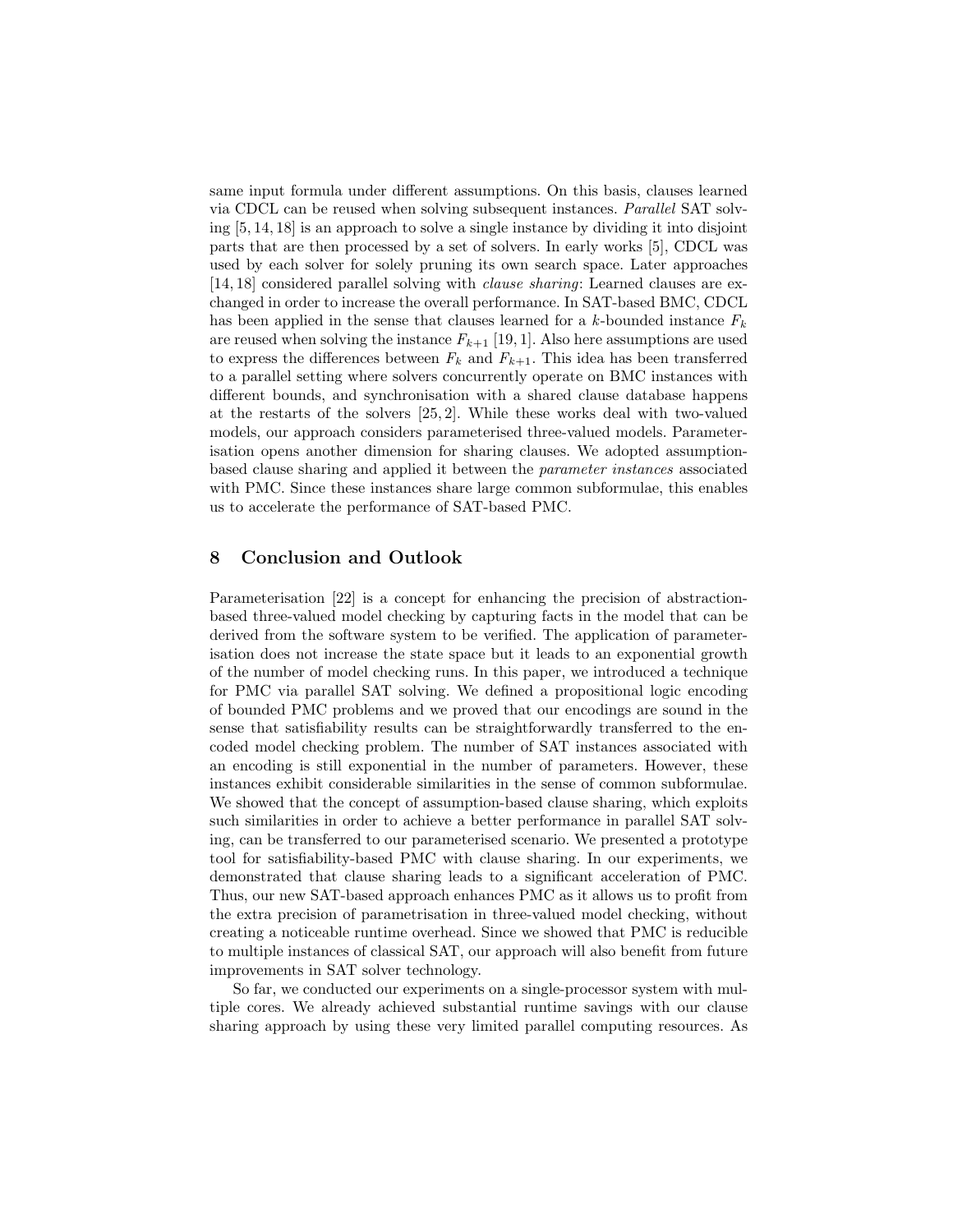future work we plan more extensive experiments on a cluster for parallel computing. Moreover, we intend to extend parallelisation and clause sharing to the satisfiability checks for the different bounds  $k = 0, 1, 2, \ldots$  in bounded PMC. We also plan to experiment with different policies with regard to size constraints of clauses to be shared in order to discover the best trade-off between the communication costs due to sharing and the speed-up due to additional pruning. Moreover, we intend to use *multiple copies* of each instantiation in the parallel composition of solver threads. We expect that this allows to increase the amount of clauses that can be shared and thus leads to a further acceleration of the overall solving time. Another direction for future research is to summarise the exponential number of SAT instances of the pessimistic completion to a single instance of a quantified boolean formula (QBF)  $F = \forall x_1 \dots \forall x_m \exists v_1 \dots \exists v_n (F|_{(\perp, false)})$ and then to check  $F$  via a QBF solver. Though QBF is PSPACE-complete, whereas SAT is only NP-complete, it would be interesting to study whether the reduction to a single instance of a higher complexity class pays off in terms of solving performance for particular PMC problems.

### References

- 1. Abrah´am, E., Becker, B., Klaedtke, F., Steffen, M.: Optimizing bounded model checking for linear hybrid systems. In: Verification, Model Checking, and Abstract Interpretation. pp. 396–412. Springer (2005)
- 2. Abrahám, E., Schubert, T., Becker, B., Fränzle, M., Herde, C.: Parallel sat solving in bounded model checking. Journal of Logic and Computation 21(1), 5–21 (2011)
- 3. Biere, A.: Bounded model checking. In: Handbook of Satisfiability, pp. 457–481 (2009)
- 4. Biere, A., Cimatti, A., Clarke, E., Zhu, Y.: Symbolic model checking without BDDs. Springer (1999)
- 5. Böhm, M., Speckenmeyer, E.: A fast parallel sat-solver? efficient workload balancing. Annals of Mathematics and Artificial Intelligence 17(2), 381–400 (1996)
- 6. Bruns, G., Godefroid, P.: Model checking partial state spaces with 3-valued temporal logics. In: Halbwachs, N., Peled, D. (eds.) CAV 1999. pp. 274–287. LNCS, Springer-Verlag Berlin Heidelberg, London, UK (1999)
- 7. Bruns, G., Godefroid, P.: Generalized model checking: Reasoning about partial state spaces. In: Palamidessi, C. (ed.) CONCUR 2000 - Concurrency Theory, Lecture Notes in Computer Science, vol. 1877, pp. 168–182. Springer-Verlag Berlin Heidelberg (2000)
- 8. Chechik, M., Devereux, B., Easterbrook, S., Gurfinkel, A.: Multi-valued symbolic model-checking. ACM Transactions on Software Engineering and Methodology (TOSEM) 12(4), 371–408 (2003)
- 9. Eén, N., Sörensson, N.: Temporal induction by incremental sat solving. Electronic Notes in Theoretical Computer Science 89(4), 543–560 (2003)
- 10. Fitting, M.: Kleene's three valued logics and their children. Fundamenta Informaticae 20(1-3), 113–131 (Mar 1994)
- 11. Hamadi, Y., Jabbour, S., Sais, J.: Control-based clause sharing in parallel sat solving. In: Autonomous Search, pp. 245–267. Springer (2012)
- 12. Le Berre, D., Parrain, A., et al.: The sat4j library, release 2.2, system description. Journal on Satisfiability, Boolean Modeling and Computation 7, 59–64 (2010)